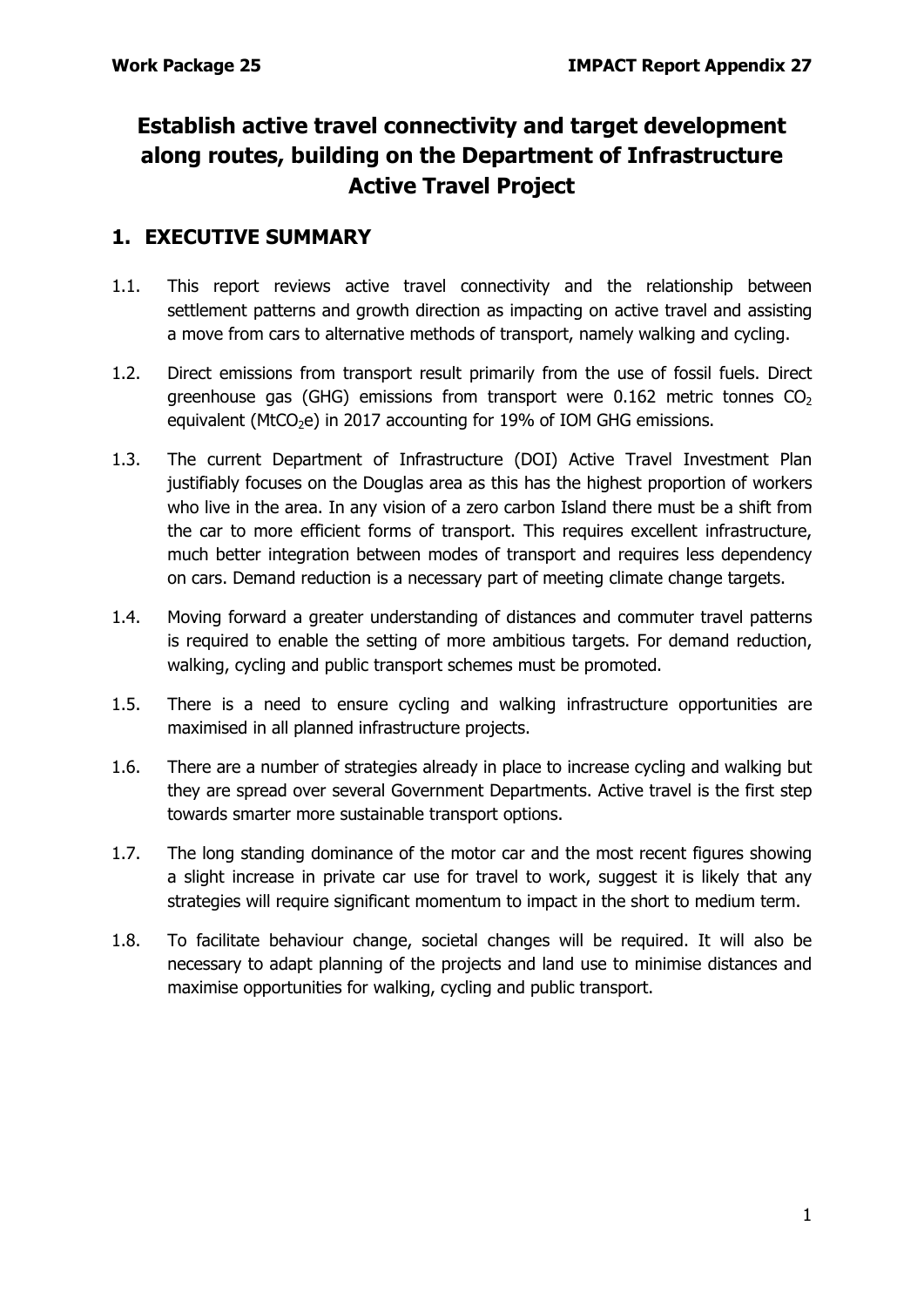## **2. ISLE OF MAN CONTEXT**

- 2.1. The Intergovernmental Panel on Climate Change (IPCC) suggests that, when coupled with public-transport oriented development, urban regeneration and investment in new walking and cycling infrastructure, these measures could reduce global emissions by between 20% and 50% by 2050 against a 2010 baseline (Seto et al. 2014).
- 2.2. The built environment plays an important role in facilitating physical activity for most people. Towns and infrastructure need to be designed to be conducive to promote active travel. On IOM there are many types of road users that all share the same infrastructure, school children walking to school and HGVs making deliveries.

#### **Current and historical emissions from surface transport on IOM**

- 2.3. Emission trends for each greenhouse gas are covered in Inventory Report (Aether, 2019). This Report highlights the major contribution that carbon dioxide has in total national emissions.
- 2.4. Transport accounts for 19% of the IOM GHG's 2017 and are predominantly  $CO<sub>2</sub>$ , [0.612 MtCO<sub>2</sub>e in 2017]. Annual emissions of greenhouse gases over the time series are presented in Figure 1 (Aether, 2019).



Figure 1 showing emissions from all sectors (2017)

2.5. With regards to Transport the general trend has been an overall increase since 1990. The Figure 2 focuses on the share of emissions by mode of transport.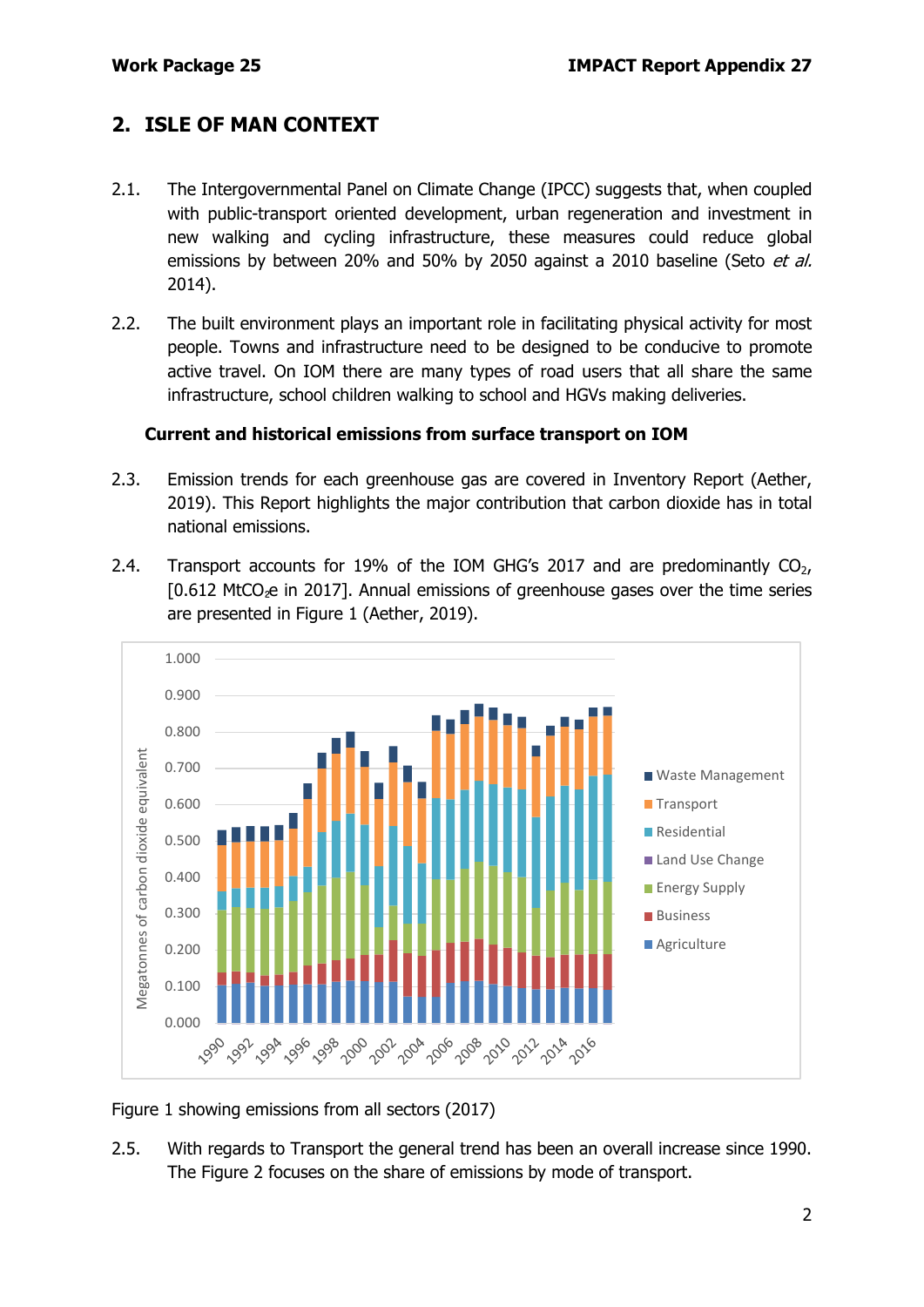

Figure 2 showing current emissions from surface transport sector 1990-2017 (2017)

2.6. Cars are the most significant source of emissions, accounting for 61% of all the emissions (Figure 3).



Figure 3 Percentage break-down of subsector contributions to total Transport emissions for 2017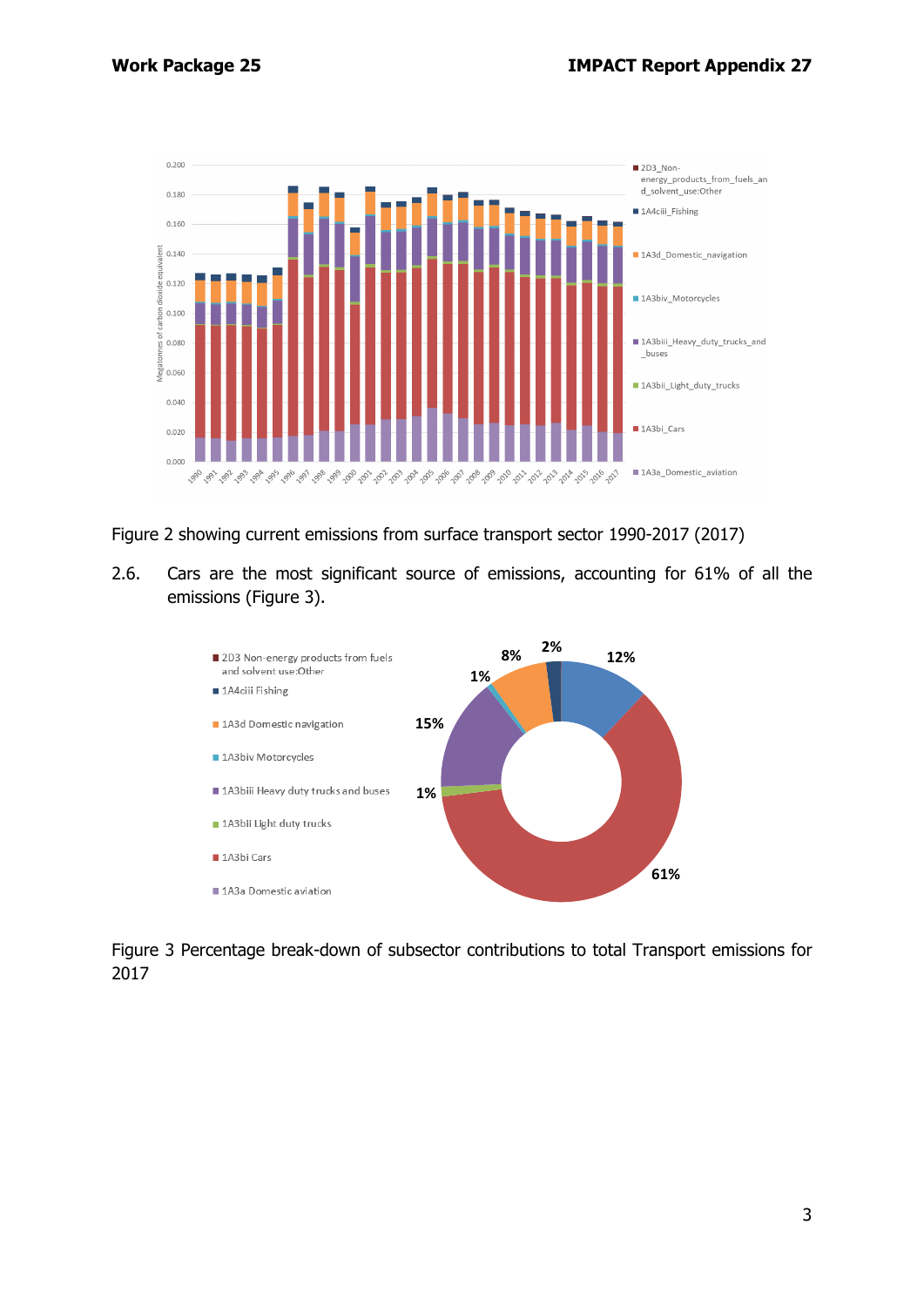2.7. Passenger car emissions have increased by 30% between 1990 and 2017 and 1% between 2016 and 2017.

## **3. CURRENT TRANSPORT POSITION**

### **Background data**

3.1. The 2001 and 2011 Census Reports provide background information with regards to travel to work journeys (IOMG 2001, 2011).

Table 1 Modal Split of Transport Type for Travel to Work

| Census<br>Year | Total<br>travelling | Travelling<br>by foot | Travelling<br>by cycle | Total<br>travelling<br>actively <sup>1</sup> | $\frac{0}{0}$<br>travelling<br>actively | Total<br>travelling<br>by public<br>transport | $\%$<br>travelling<br>by public<br>transport | Total<br>driving<br>by car<br>or van | $\%$<br>travelling<br>by car or<br>van |
|----------------|---------------------|-----------------------|------------------------|----------------------------------------------|-----------------------------------------|-----------------------------------------------|----------------------------------------------|--------------------------------------|----------------------------------------|
| 2001           | 39,050              | 4,851                 | 362                    | 5,213                                        | 13.35%                                  | 2,448                                         | 6.27%                                        | 24,735                               | 63.34                                  |
| 2011           | 43,134              | 5,737                 | 406                    | 6,143                                        | 14.24%                                  | 2,425                                         | 5.62%                                        | 28,835                               | 66.85                                  |
|                |                     |                       |                        |                                              | 0.89%                                   |                                               | $-0.65%$                                     |                                      | 3.51%                                  |

3.2. While the data shows a small increase in numbers of workers actively travelling to work, this has been accompanied by a small reduction in people travelling by public transport and an increase in workers travelling by car or van.

### **Car ownership**

3.3. There are currently around 60,000 light vehicles (cars, motorbikes and vans) and around 2,000 heavy vehicles (lorries, buses and machinery) on the Island (Cabinet Office, 2019). As at August 2019, there were 64,726 cars registered on the Isle of Man, 6,514 motorcycles and 2,965 other types of vehicle.

### **Working in own area census data**

Table 2 % of Working Population Working in own Area for the Four Towns/Location of Employment (IOMG 2001, 2016a).

| <b>Towns</b> | % working in own area 2001 Census | % working in own area 2016 Census |
|--------------|-----------------------------------|-----------------------------------|
| Douglas      | 82.13                             | 81.9                              |
| Ramsey       | 51.62                             | 54.5                              |
| Peel         | 36.71                             | 32.2                              |
| Castletown   | 33.46                             | 33.3                              |

<span id="page-3-0"></span> $1$  Taken to be foot and cycle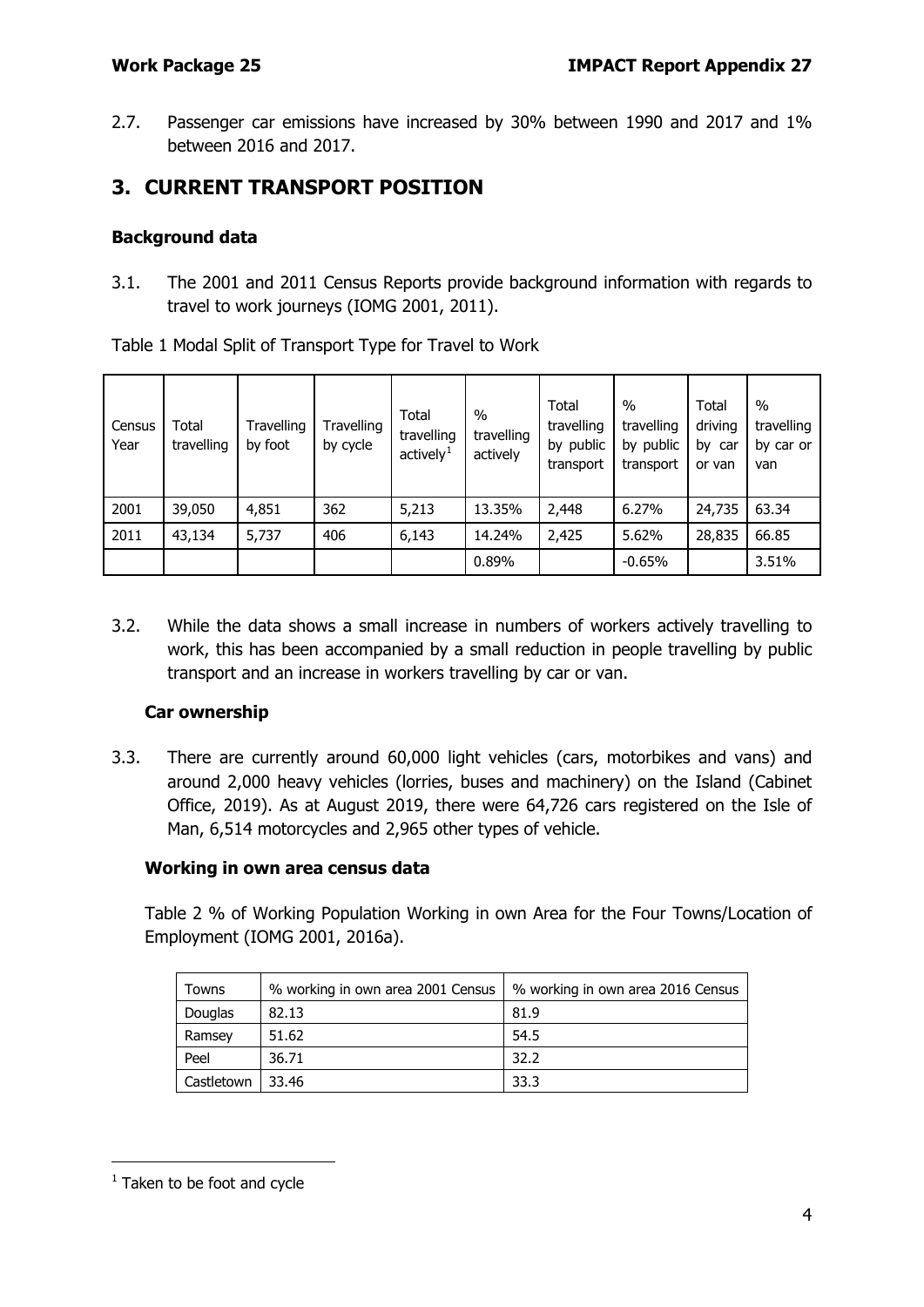- 3.4. Over the 16 years of this information the figures for people living and working in the same area remains fairly the same and Douglas still has the highest proportion of residents working where they live.
- 3.5. These figures suggest that there is scope for much larger numbers of active travel users within each town, assuming that their overall travel distance is small. Further research could be done to find out if the respondents are able to travel actively and if the trip purpose is compatible with active travel modes and the definition.

#### **Social attitudes survey**

- 3.6. As of 2016 annual Social Attitudes Surveys (IOMG 2018) were conducted to understand public attitudes on a wide range of issues, as well as collecting information on activities and public health. These built upon the Quality of Life Surveys from 2002 and 1991.
- 3.7. With regards to transport and travel, these surveys asked about transport patterns, commutes, infrastructure quality and in 2018 additional questions about road and traffic safety were introduced.

#### **Location of employment**

3.8. The 2016 survey identified that the majority of individuals residing in each of the regions stated that Douglas was their place of employment. With 47% of those living in the north, 76% of those in the east, 63% in the west and 52% in the south stating Douglas as their place of work (IOMG 2016b).



Figure 4 Extract from Isle of Man Government 2016 Survey regarding employment region by residence region.

3.9. These figures suggest that the general principle is that a significant percentage of people commute to Douglas for work.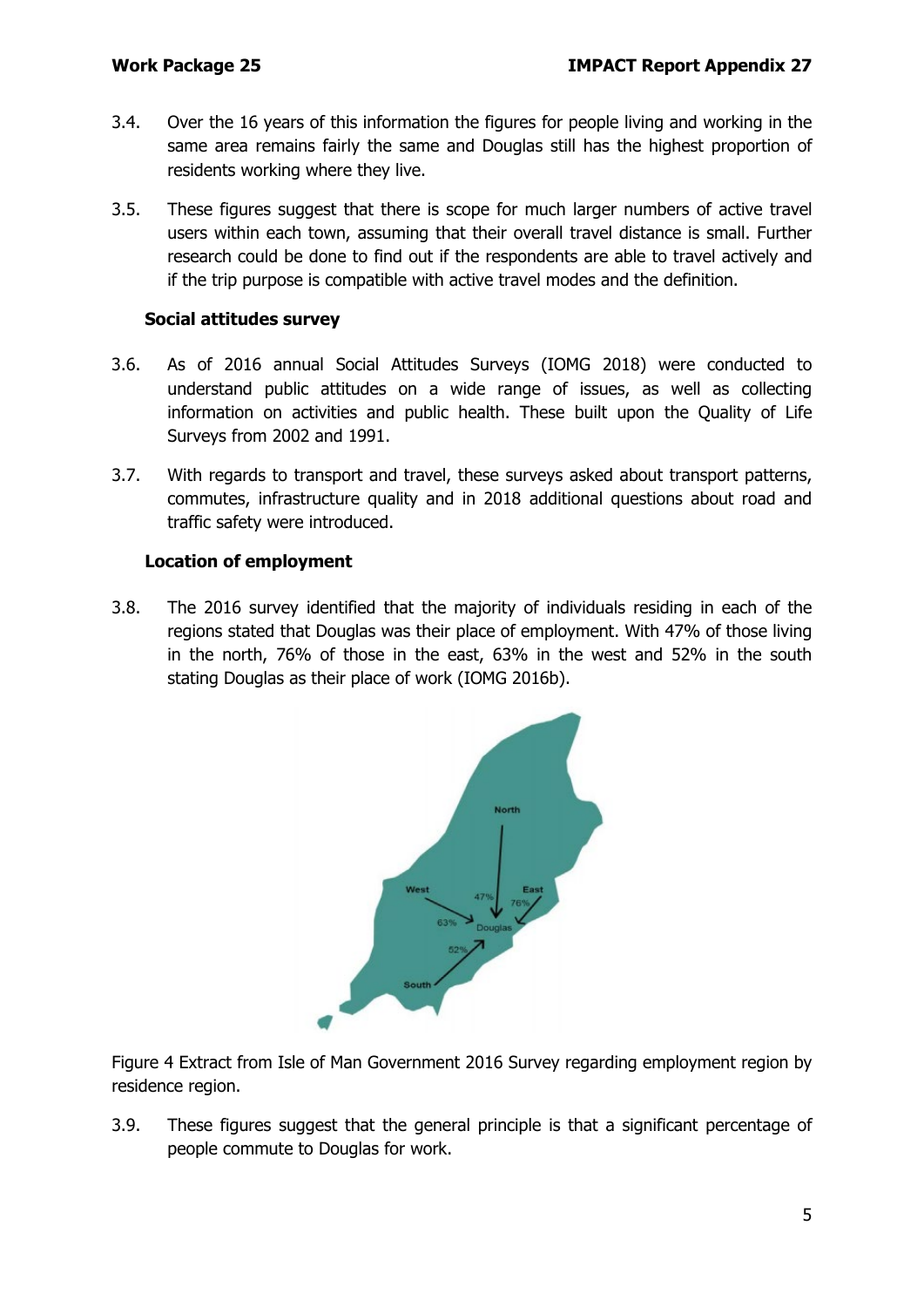#### **Transport to work**

- 3.10. In the 2016 Social Attitudes survey, the questions were about the primary mode of transport to work. The 2017 version of the survey expanded on this to look into types of commuter transport and the frequency of use. Below summary comparisons are made between these two slightly different sets of questions, 2016's Figure 19 "How do you travel to work?" to Figure 87 "Transport to work" described in 2017 as 'Daily<sup>[2](#page-5-0)</sup>'. Summary comparisons between these sets of data show there was no significant increase in people more likely to travel to work in a private car (+4% in 2017). There has been a 6% reported increase in the proportion of respondents who walk to work, and a decline in the proportion who take public transport (6% in 2016 to 3% in 2017) (IOMG 2017).
- 3.11. Summary comparisons between the sets of data collected in the Census and the Social Attitudes Survey show only a slight increase in the percentage of respondents travelling to work by car, from 66.85% in 2011 Census to approximately 68% in the 2017 Survey. These figures show a slight increasing trend in private car use for travel to work.
- 3.12. Active travel as the main mode of commuting increased from 14% (13% walking and 1% cycling) in 2011 Census to 23% (21% walking and 2% cycling) in 2017 Survey.



Figure 5 Extract from Isle of Man Government 2017 Survey regarding transport to work, 2016/17

<span id="page-5-0"></span> $2$  The 2016 data collection requested information on the respondents primary mode of transport and for 2017 the data collection requested information on the daily mode of transportation, If so, the observed variations could be due to sampling variation rather than a real increase / decrease in modal share.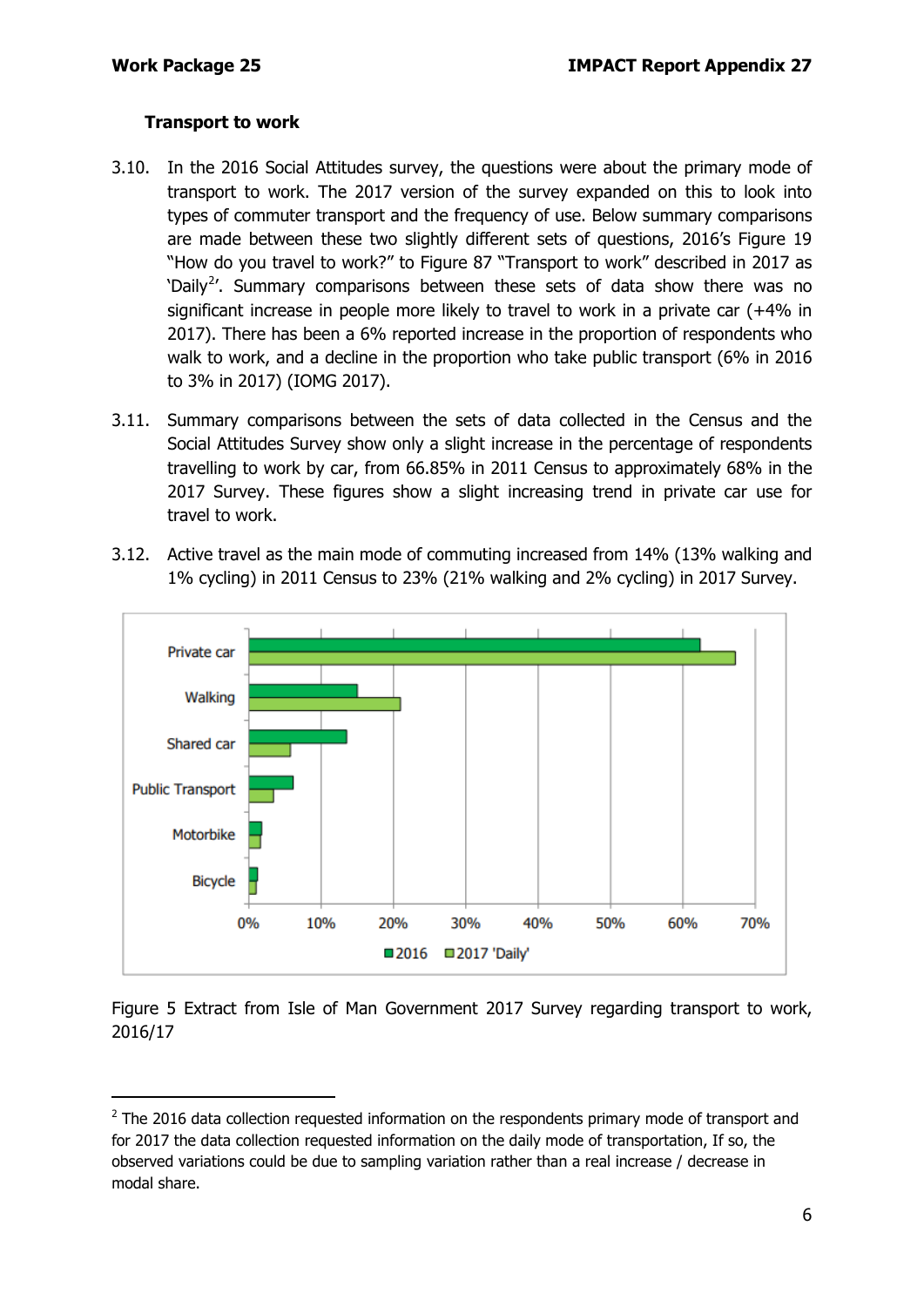#### **Barriers to active travel**

- 3.13. The 2017 survey identified, distance, weather, safety, facilities at destination, storage, lack of clear route and cost of equipment as barriers to adoption of active travel models. A comparison of the results of the 2017 and 2018 (IOMG 2017a, 2018a) Surveys indicated that safety, the availability of changing and/or storage facilities, the lack of clear routes, and the cost equipment are all slightly less impactful barriers to active transport than was indicated in 2017.
- 3.14. Distance and weather account for a larger share of stated barriers. This Survey also found that the majority of employed respondents (approx. 57%) commute to work in less than 20 minutes.



Figure 6 Extract from Isle of Man Government 2018 Survey regarding barriers to active transport 2017-18

#### **Summary points:**

- Many workers commute to Douglas, scope for reviewing wider transport solutions;
- Scope for much larger numbers of active travel users within each town;
- Scope to review the questions in both the Survey and the Census to provide more detailed data;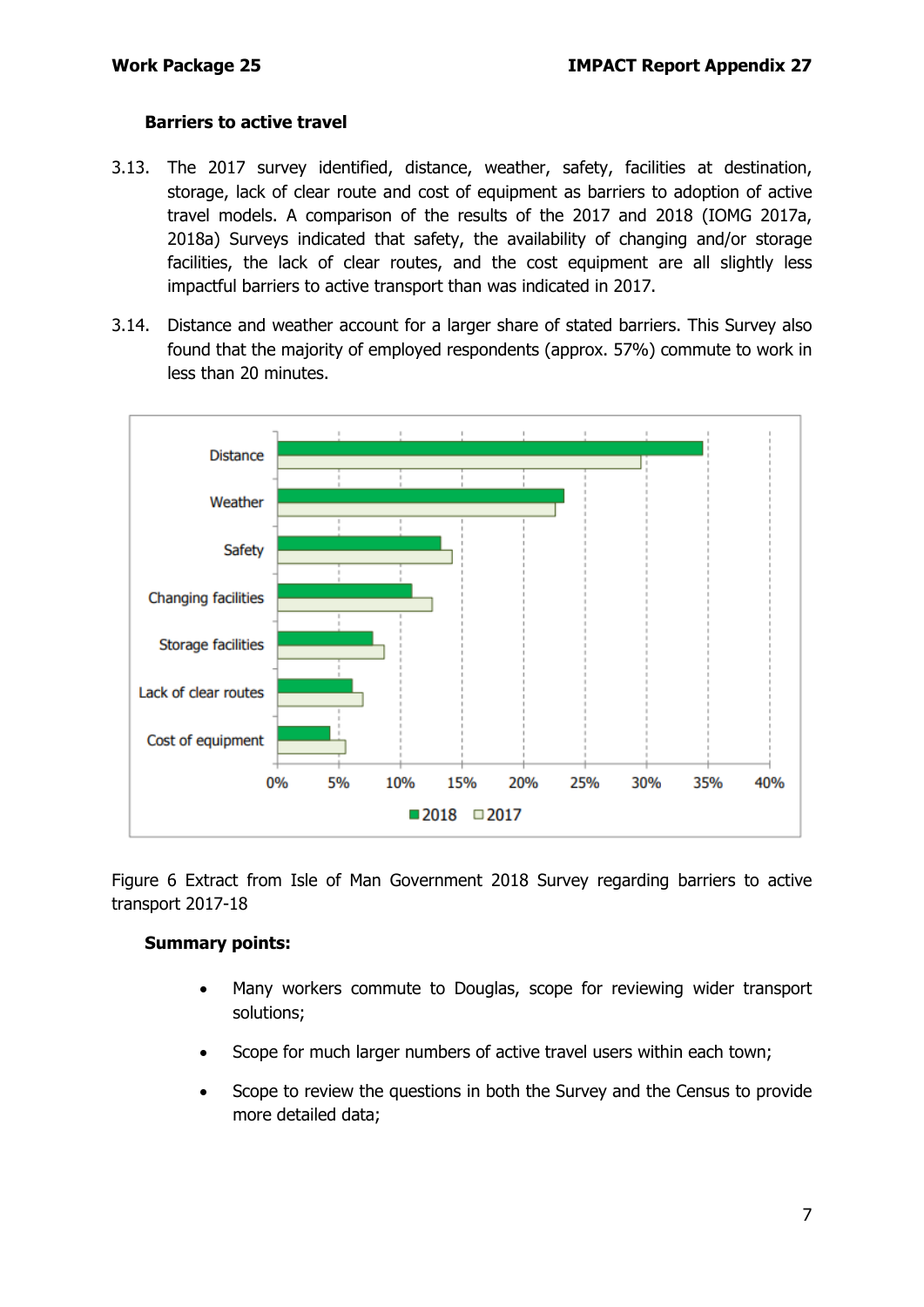- majority of employed respondents (approx. 57%) commute to work in less than 20 minutes, travel distances would be more meaningful than travel time since the time can be highly variable based on the travel mode;
- Further research might be conducted to estimate what might be regarded as a 'manageable distance' for active transport and barriers for this set of commuters; and
- Distance and weather were identified as the top two barriers to active travel.

## **4. POLICY CONTEXT ON ISLE OF MAN**

#### **Key Strategies and Policies**

- 4.1. Planning plays a key role in delivering sustainable development (IOMG 2016c). Policies generally seek to accommodate housing growth within a form of settlement hierarchy, which aims to first locate new development at higher densities within and around larger towns before expanding smaller towns and villages.
- 4.2. There are a number of key Strategies and Policies/Measures promoting alternative forms of transport;
	- Agenda for Change 2013
	- Environment and Infrastructure Policy 2013
	- Isle of Man Strategic Plan 2016
	- Area Plan for the South 2013
	- Area Plan for the East (currently at inquiry)
	- Manual for Manx Roads
	- The Active Travel Strategy 2018-2021
	- The Active Travel Investment Plan (ATIP) March 2019
	- Encouraging Active Travel on the Isle of Man Consultation Analysis December 2017
	- Highways Forward programme
	- Public Rights of Way Policy and Strategy 2018 2028
- 4.3. Other Strategies/Plans not covered in detail here;
	- Health and Social Care in the next 5 years 2015
	- Isle of Man Destination Management Plan 2016 2020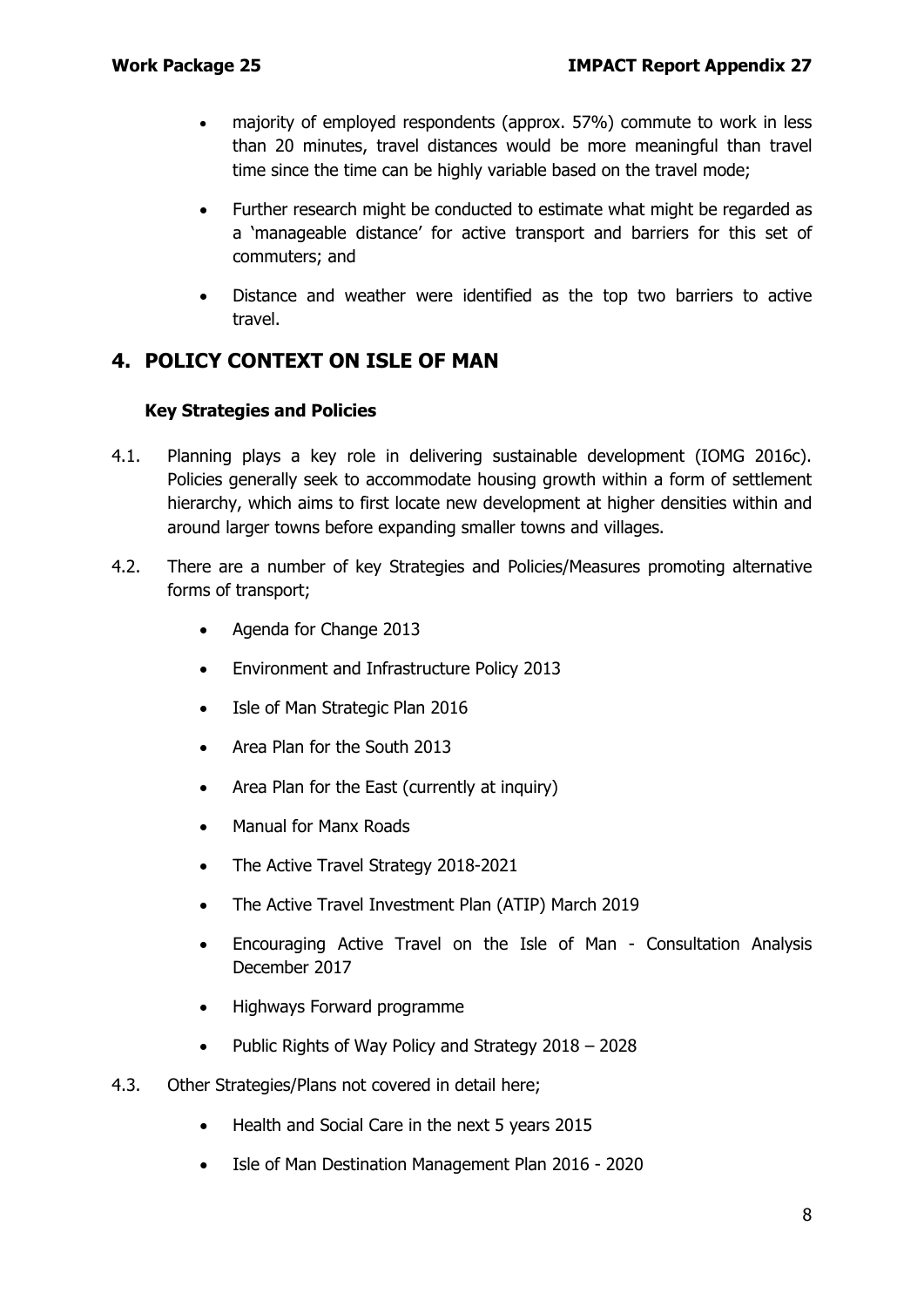• Isle of Man Strategy for Sport 2014 – 2024

#### **Environment & Infrastructure Policy (2013)**

- 4.4. The key objectives of which were agreed by the Council of Ministers in May 2013, relates directly to climate change mitigation and sustainable development whereby:
	- Government will adopt a greenhouse gas emissions target for the Isle of Man of 80% reduction of 1990 levels by 2050.
	- Government will develop policies and strategies that will lead to reductions in greenhouse gas emissions to meet that target.
	- Government will formulate a long-term strategy for sustainable development which meets the needs of the present generation without compromising the ability of future generation to meet their needs.
- 4.5. The Environment & Infrastructure Policy (2013) led to the Council of Ministers approving the **Policy on Sustainable Development and Mitigating Climate Challenges (IOMG 2015a)**, which included a policy where:
	- To deliver the agreed scale of emissions reduction it will be necessary to ensure that all surface transport will be powered by ultra-low greenhouse gas emission technology by 2050.

#### **The Isle of Man Strategic Plan 2016 (IOMG 2016d)**

- 4.6. The Isle of Man Strategic Plan first approved in 2007 was partially updated in 2016, in response to the 2011 Census with more up to date population data and new population projections. The Strategic Plan forms part of the Development Plan, a key strategic document of the Government along with the Area Plans, sets out the Government's policies regarding land-use and development (IOMG Website 2019a). It is instrumental in the allocation of land for development and in the assessment process of planning applications.
- 4.7. The Strategic Plan aims to "plan for the effective provision of services and infrastructure, and to direct and control development taking into account the principles of sustainability whilst at the same time preserving, protecting and improving the quality of the environment of our precious Island" (foreword 2016 to the document and Strategic Aims) (IOMG 2016b).
- 4.8. Some relevant Strategic Objectives:
	- Resources to reduce the need for travel, especially by private car, and to make the best use of existing infrastructure, including existing and former railway routes.
	- Transport and Communications to develop an integrated transport strategy which balances the growth of car usage with the promotion of more sustainable alternatives such as public transport, cycling and walking - to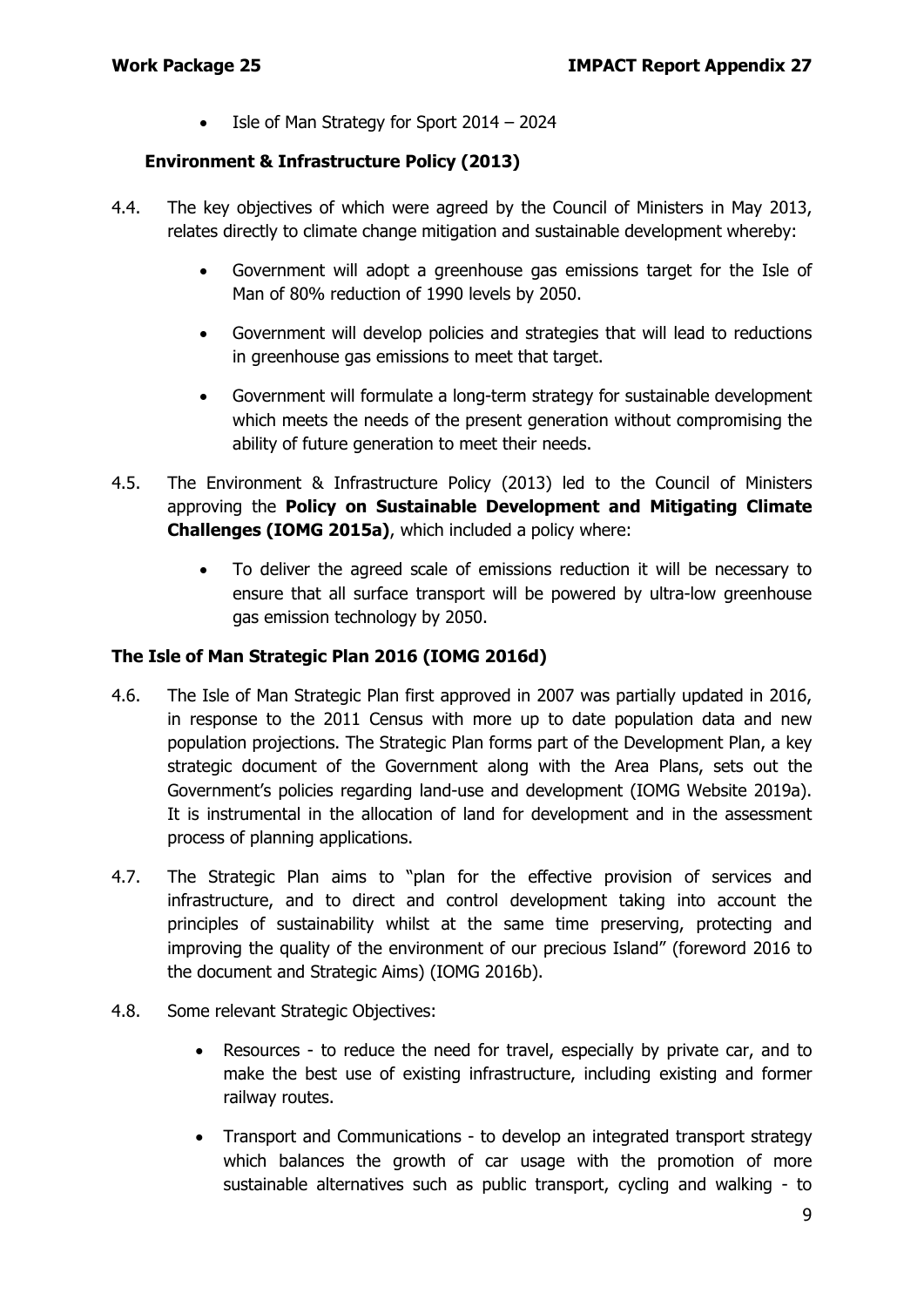locate new housing and employment close to existing public transport facilities and routes, or where public transport facilities are, or can be improved, thereby reducing the need to use private cars and encouraging alternative means of transport - to encourage development which would result in a more integrated transport network - to provide for improvements to the Island's road network such as to ensure that travel demand is met in a safe, effective and environmentally acceptable manner - to safeguard existing and abandoned railway routes.

- 4.9. Relevant Policies and associated text;
	- Strategic Policy 10 states (Chapter 4 para 4.5): Transport and Communications New development should be located and designed such as to promote a more integrated transport network with the aim to:
	- (a) minimise journeys, especially by private car
	- (b) make best use of public transport
	- (c) not adversely affect highway safety for all users
	- (d) encourage pedestrian movement
- 4.10. Chapter 11 recognises the need to 'balance the growth in car usage with improvements to other more sustainable alternatives' (para 11.1.4). It goes on to state that 'new development should where possible be located and planned so as to reduce the need for travel and encourage means of travel other than by private car, in particular walking, cycling and public transport use (para 11.2.3) and goes on to say that 'the layout of ...new development such as housing estate should also be planned to allow bus routes to be extended into them and also to encourage travel by walking and cycling, and this will require the provision of bus routes, footpaths and cycle routes which where possible link to existing routes. Works to existing traffic routes in order to make them usable by full size buses and more attractive to pedestrians and cyclists are also to be encouraged.'.
- 4.11. Transport Policy 2: The layout of development should, where appropriate, make provision for new bus, pedestrian and cycle routes, including linking into existing systems.
- 4.12. Transport Policy 3: New development on or around existing and former rail routes should not compromise their attraction as a tourism and leisure facility or their potential as public transport routes, or cycle/leisure footpath routes.
- 4.13. Transport Policy 5: Any improvements to the Island's highway network, including the provision of new roads, footpaths, and cycle routes, should be undertaken in accordance with the environmental objectives of this plan.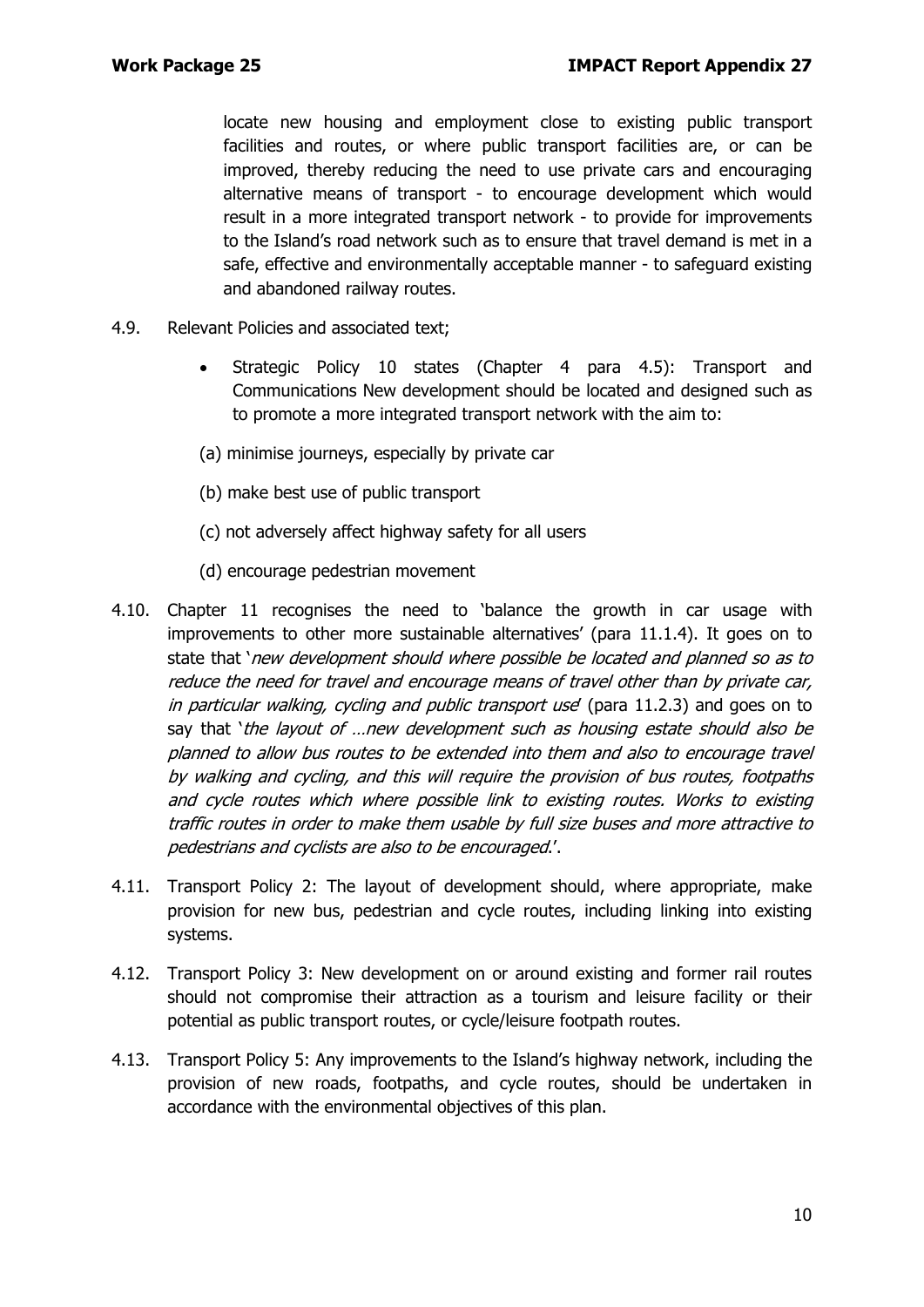#### **Local and area plans**

- 4.14. Until replacement Area Plans have been produced to cover the North, West and East of the Island there are a number of Local Plans and parts of the Isle of Man Planning Scheme (Development Plan) Order 1982 which, along with the Strategic Plan provide the planning framework against which applications for development are assessed (IOMG Website 2019b).
- 4.15. The Area Plans should elaborate on the broad policies set out in the Strategic Plan and relate them to site specific proposals.

#### **Area plan for the south 2013**

- 4.16. Proposed residential sites and the Strategic Reserves refer to provision of pedestrian and cycleway facilities as part of the proposals.
- 4.17. Site SR 2, South of Ronaldsway Business Park, Malew has been designated as a strategic reserve site and any application must demonstrate arrangements for public transport provision in the form of the location of bus stops, cycleways and pedestrian links to the airport and steam railway halt.
- 4.18. Site 1, St Marks Road, Ballasalla, Malew, proposed designation predominantly residential must consider the provision of pedestrian and cycleway facilities as part of the proposals.
- 4.19. Site 2, Crossag Farm, Ballasalla, Malew, proposed designation predominantly residential footways and a cycle route linking to the replacement primary school site within Crossag Farm should be provided.
- 4.20. Site 6 Corner of Douglas Road and Victoria Road, Castletown proposed designation predominantly residential states that pedestrian/cycleway facilities should be an integral part of the proposals to link the development to the centre of Castletown.

#### **The Area Plan for the East (See Figure 28 on page 51 with the Area Plan document)**

- 4.21. Site BE002/BE006, west of Cooil Road has been designated as a site of strategic reserve which, when developed, could include the provision of cycle and walking routes that help people travel to and within the site along the Enterprise way corridor.
- 4.22. Proposals for 'Town Centre Mixed Use Proposal 8b and 8c' stipulate that any proposals will include improved pedestrian and cycle links.
- 4.23. Comprehensive Treatment Area 3 and 4 Riverside and Peel Road (East) states that 'Provision for a cycle route that could eventually link to the Millennium cycleway shall be included'.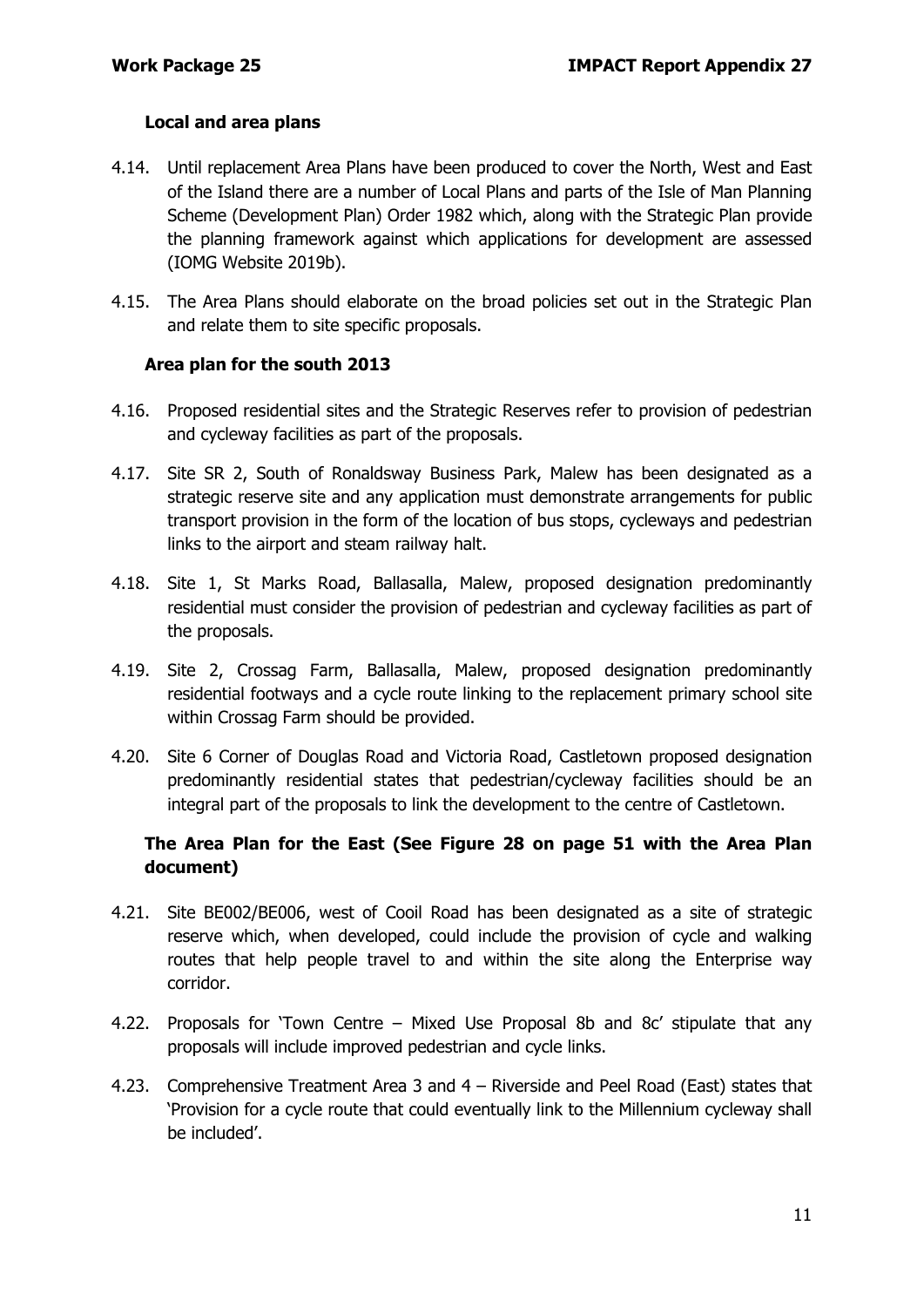#### **The Manual for Manx Roads (IOMG 2017b)**

- 4.24. Pedestrians and cyclists are placed at the top of the 'desired user hierarchy' for "local" and "local access" roads as defined on the Isle of Man Government's Road Hierarchy Map.
- 4.25. Chapter 5 Connectivity, Accessibility and Layout provides design criteria for developers stating 'priority should be given to pedestrian and cycle movements, and access provided to high quality public transport facilities…..[and] opportunities for sustainable transport modes should be taken up to reduce the need for major transport infrastructure improvements (para 5.1).
- 4.26. There are also a number of references to active travel (para 3.2.9). Setting down that Active travel should be prioritised and walking and cycling routes should be safe and form a continuous, accessible network. Developers are referred to active planning toolkits and active travel guidance (para 9.2.2) mainly in the form of 'Design Guidance Active Travel (Wales) Act 2013 (2014) (Welsh Government, 2014) for advice and guidance on specifications and facility provisions particularly in relation to cycle parking, facilities and infrastructure and shared use paths.

#### **Public Rights of Way Policy and Strategy 2018 – 2028 (IOMG 2018b)**

- 4.27. The planning of upcoming improvements to PRoWs will give priority, where possible and practical, to increasing accessibility for users with disabilities (Strategy 2).
- 4.28. Some footpaths are to be converted to cycle-paths and bridlepaths (Strategy 4).
- 4.29. As part of this work public rights of way have been categorised and classified to into four categories, with the more popular and frequently used paths receiving the highest standards of maintenance, most resources and allocation of budget (IOMG n.d.).
- 4.30. Although Active Travel is defined as trips of necessity useful in consideration of links across the Island.

#### **The PRoW Proposed Programme of Improvements for 2018 – 2028**

4.31. The Active Travel Investment Plan March 2019 (page 54) refers to the proposed programme from 2018 to 2028, which predominantly relate the identified Premier Routes in the above Strategy.

#### **Highways Forward Programme (IOMG 2019)**

4.32. This programme of works could present opportunities to improve active travel provision over the proposed time period for delivery.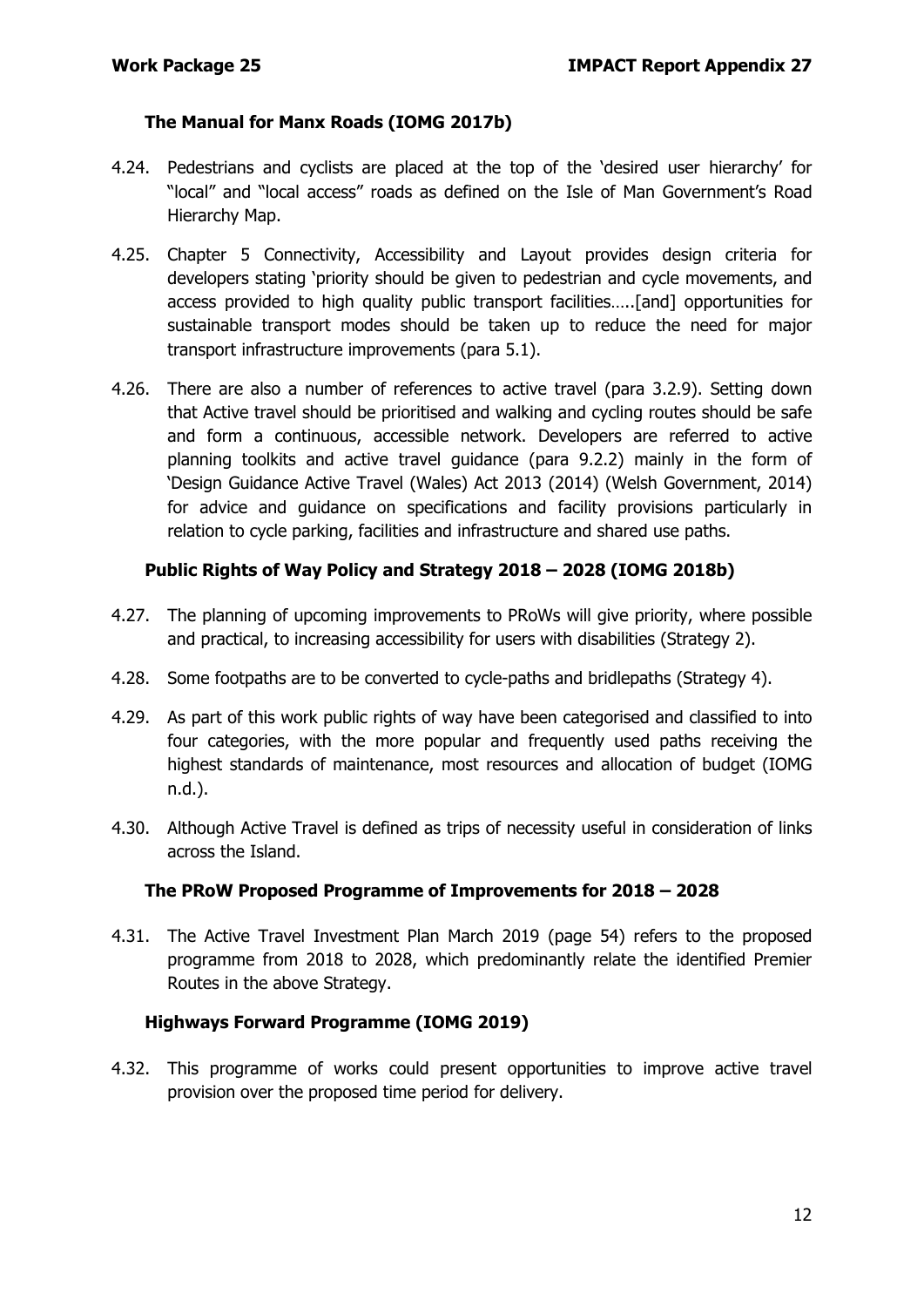| IHIGHWAY SCHEMES - LONG RANGE PROGRAMME                                |                                                                   |                      |
|------------------------------------------------------------------------|-------------------------------------------------------------------|----------------------|
| <b>Road Name</b>                                                       | Location                                                          | <b>Proposed Year</b> |
| East Quay, Peel - reconstruction                                       | Including Manx Utility works and flood wall                       | 2019                 |
| Bowring Road - Stone Bridge - resurfacing                              | <b>Re-kerbing</b>                                                 | 2019                 |
| 32nd Milestone Improvement                                             |                                                                   | 2019                 |
| Kirk Michael Village                                                   | Improvement scheme. Traffic and drainage.                         | 2020                 |
| New Castletown Rd, Santon Motel to Fairy Bridge - reconstruction       | Footway near bridge to be included (Bridge?)                      | 2020                 |
| West Quay/Derby Road, Ramsey - reconstruction                          | Flood consideration. (CCA)                                        | 2020                 |
| Derby Road, Peel - reconstruction                                      | <b>Remainder of Derby Road</b>                                    | 2020                 |
| Ballafletcher Road - Resurfacing + drainage                            |                                                                   | 2021                 |
| Glencrutchery Road, Douglas - reconstruction                           | St Ninians junction improvement to be carried out after the Prom. | 2021                 |
| Between Airport roundabouts - reconstruction                           | Northbound carriageway and Northern roundabout                    | 2021                 |
| Market Street, Douglas - reconstruction                                |                                                                   | 2022                 |
| Upper Promenade, Port Erin - reconstruction                            |                                                                   | 2022                 |
| Ballaquayle Road, Douglas - resurfacing                                | Top of Broadway to St Ninians                                     | 2022                 |
| Andreas Road - resurfacing                                             | Andreas to Ballacorey - resurfacing                               | 2022                 |
| Victoria Street, Ridgeway Street, Lower Douglas - regen/reconstruction |                                                                   | 2023                 |
| <b>Bucks Road - reconstruction</b>                                     | Including footways - Circular junction to Derby Road,             | 2023                 |
| Andreas Road - resurfacing                                             | Various section Regaby to Ramsey                                  | 2024                 |
| Fistard Road - resurfacing                                             | Overlay                                                           | 2026                 |
| Old Laxey Hill - resurfacing                                           |                                                                   | 2026                 |
| Crosby Crossroads - improvement                                        |                                                                   | 2026                 |
| <b>Willaston Footways</b>                                              | Near shops                                                        | 2020                 |
| Nunnery/Tesco road bridge                                              |                                                                   | 2027                 |
| Quarterbridge - big roundabout                                         |                                                                   | 2027                 |
| Well Road Hill Improvements                                            |                                                                   | 2027                 |
|                                                                        |                                                                   |                      |

Figure 7 Highway Forward Programme, Department of Infrastructure (2019)

#### **Encouraging active travel on the Isle of Man - consultation analysis December 2017 (IOMG 2017c)**

- 4.33. The Department of Infrastructure carried out a consultation exercise between 31 July 2017 and 25 Sept 2017 entitled "Encouraging active travel for the Isle of Man".
- 4.34. The aim of the consultation was to collect information to help formulate an action plan working towards one of the objectives from the Isle of Man's Programme for Government:- to increase the number of people who choose active travel. The document details the findings of the consultation.
- 4.35. Some main points emerging are:
	- 59% of respondents said they travelled actively of those who specified, 35% said they walked, 44% cycled and 21% did both.

This question was set to ascertain the level of participants already engaged in active travel and based on the framing of the question it is not clear if this figure comprises of people who use active travel on a daily basis or less frequently.

- 82% of respondents agreed with the proposed vision: "The Isle of Man is to be an Island where cycling and walking are normal and realistic transport choices for people of all ages and abilities." (para 5.2)
- 82% of respondents agreed with the principles of an action plan focussing on key issues including infrastructure provision, behaviour change and improved education, a network of routes for people to walk and cycle on and partnership working and delivery. (para 8.1)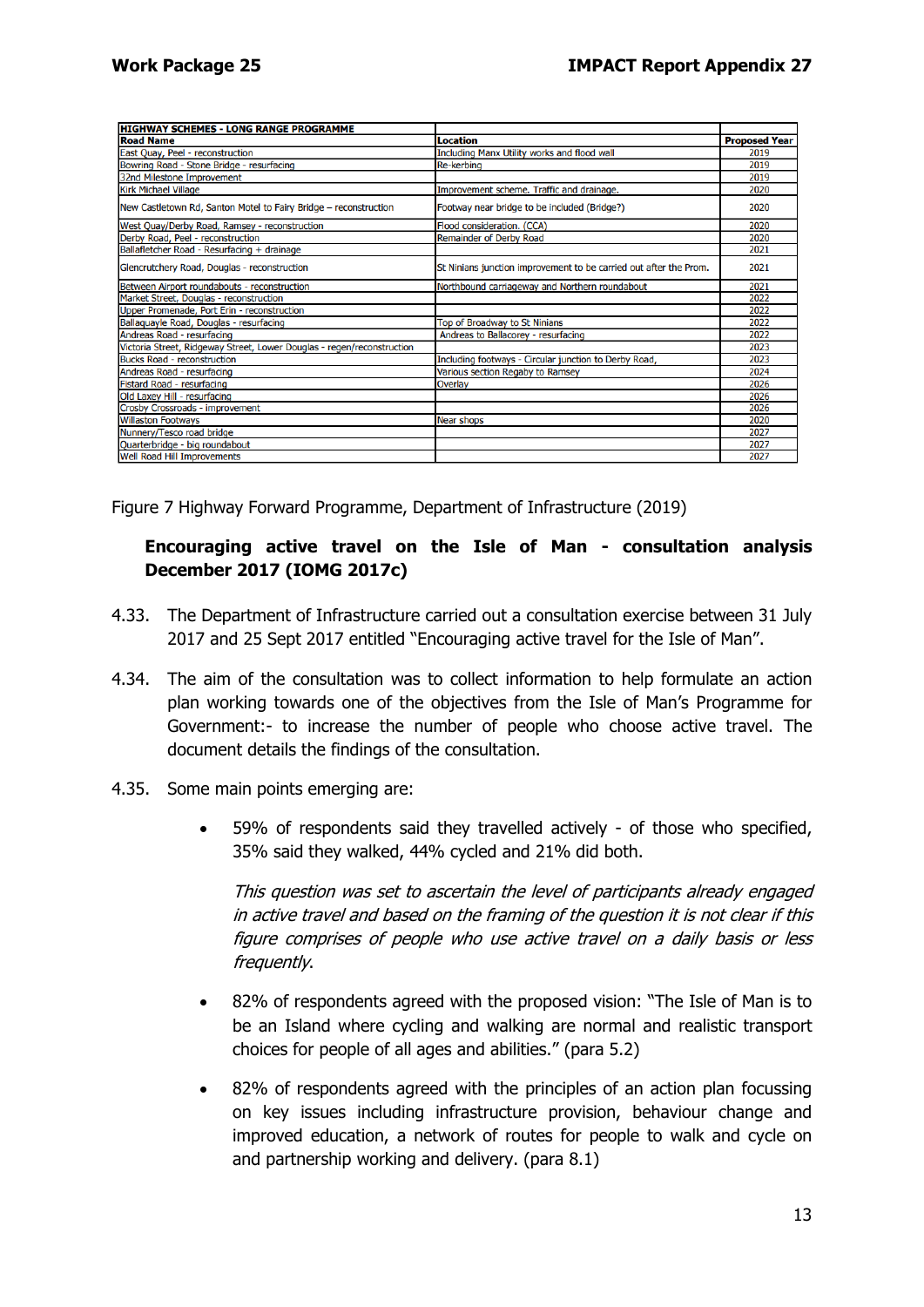- When asked "is there anything else that should be included within the action plan to assist the Department in meeting its long-term vision for active travel?" responses were received around the following themes - education; roads and pavements; infrastructure; financial incentives; discourage motorised transport; school travel; bicycles and cyclists; heritage railway lines; walking and cycle route networks; cycle to work scheme; and planning.
- 4.36. A number of suggestions were received, which include:
	- ways to undertake appropriate monitoring to understand the impact of any of the proposed initiatives;
	- better education and communication;
	- any necessary legislative changes;
	- increasing and improving signage along cycling and walking routes;
	- incentives for people to make the modal switch to want to travel actively, discouraging car journeys;
	- integrating public transport with walking and cycling;
	- identifying cycle routes, active travel routes, and walking routes that are well defined;
	- the introduction of community bikes (similar to "Boris" bikes in London);
	- improving and increasing access to facilities such as showers, dry rooms and secure lock-up facilities; and
	- making footpaths shared use as far as possible (para 10.5).

#### **Active Travel on the Isle of Man**

#### **The Active Travel Strategy 2018-2021**

- 4.37. The Active Travel Strategy aims to increase the number of people using active travel for everyday trips to work and school. It sets out the vision for the Island and the targets;
	- Vision An island where cycling and walking are normal and realistic transport choices for people of all ages and abilities.
	- Targets To increase people travelling actively to work to 20% by 2020 from a base of 14% in the 2011 Census and to 30% by 2025.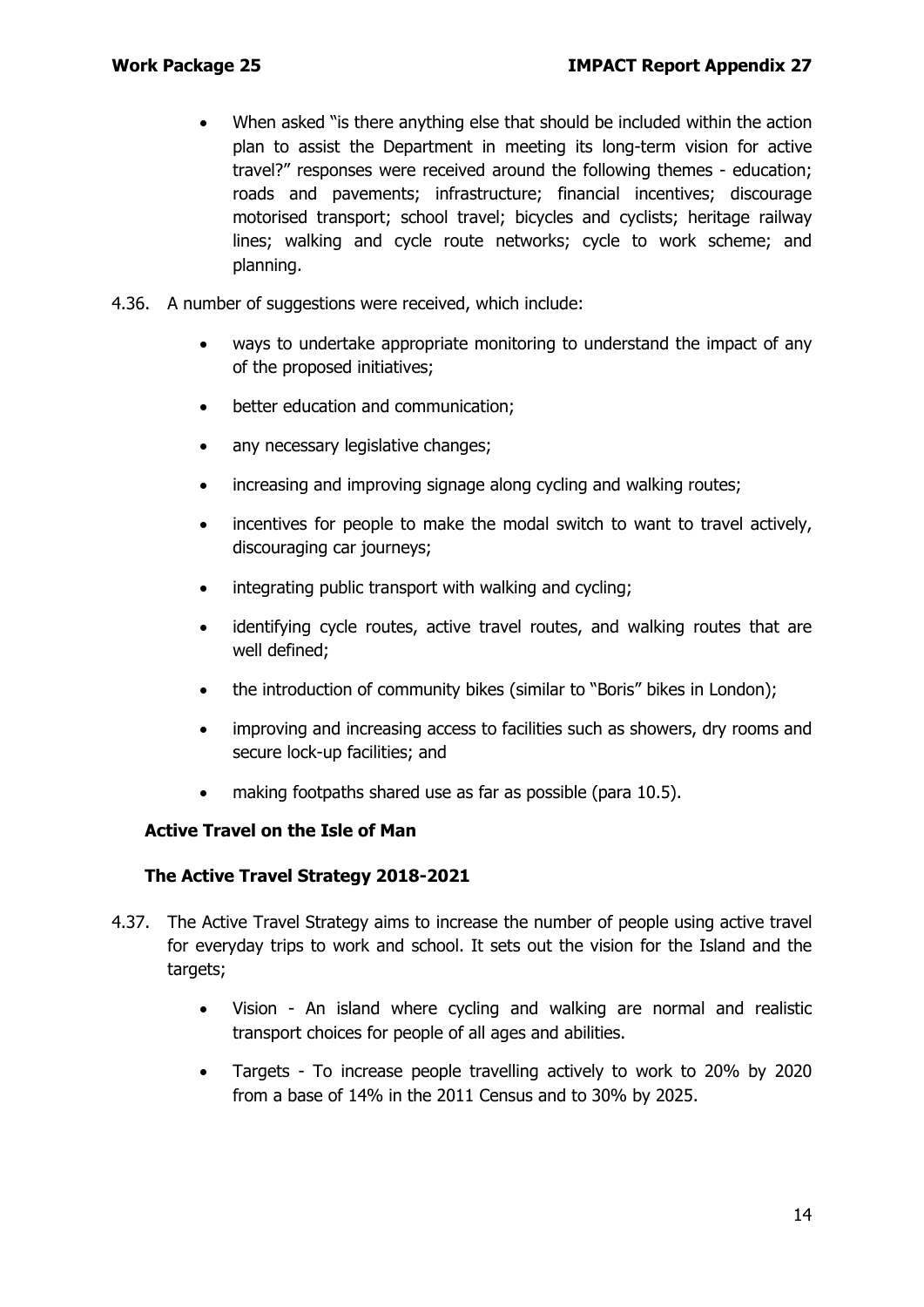#### **The Active Travel Investment Plan (ATIP) March 2019 (IOMG 2019b)**

- 4.38. The Active Travel Investment Plan (ATIP), drawn up by Sustrans, looks at the potential for providing infrastructure and behaviour change measures as a way to encourage more cycling, walking and other methods of active travel. This document is based on the UK DfT's Local Cycling and Walking Infrastructure Plans (LCWIPs) (introduction).
- 4.39. The ATIP covers an area measured as 2.5 miles from the centre of Douglas and the focus is to encourage more "Journeys for a purpose" rather than leisure or tourist trips (ATIP) (executive summary) and prioritises a number specific interventions/projects (chapter 14). This is a 3 year programme with £4million investment.

### **IOMG Wellbeing Group – Alternative Transport Day 27th September**

4.40. Views are being sought on the ease of alternative transport to work (other than the car) to the various Government offices.

#### **Isle of Man definition of Active Travel**

- 4.41. In 2017 the Isle of Man Government published the Programme for Government 2016-2021, which set down the priorities for the next five years. One of the commitments was to 'develop a strategy for active transport to increase the number of people using walking and cycling to get around' (IOMG 2015b) .
- 4.42. Following that being identified as a priority the Department of Infrastructure (DOI) launched a consultation "Encouraging active travel for the Isle of Man", the results of which was published in December 2017 (IOMG 2017c).
- 4.43. One of the main functions of the consultation was to establish a 'definition of active travel' and 'long-term vision'. The outcomes of which resulted in the following definitions;
- 4.44. Long-term vision: to be an Island where cycling and walking are normal and realistic transport choices for people of all ages and abilities. One of the main ways in which to achieve this vision will be to increase the number of people travelling actively.
- 4.45. Active travel: "Walking or cycling (including the use of electric bicycles) as an alternative to motorised transport (cars, buses, motorcycles etc.) for the purpose of making everyday journeys. The terms "walking" or "walker" are used as generic terms to include running as well as non-motorised uses for instance wheelchairs, electric wheelchairs, mobility scooters and other mobility aids, scooters and other means of self-propulsion" (IOMG 2018c).
- 4.46. Subsequently a cross government working group was established to consider the results of the public consultation exercise and to work to produce an action plan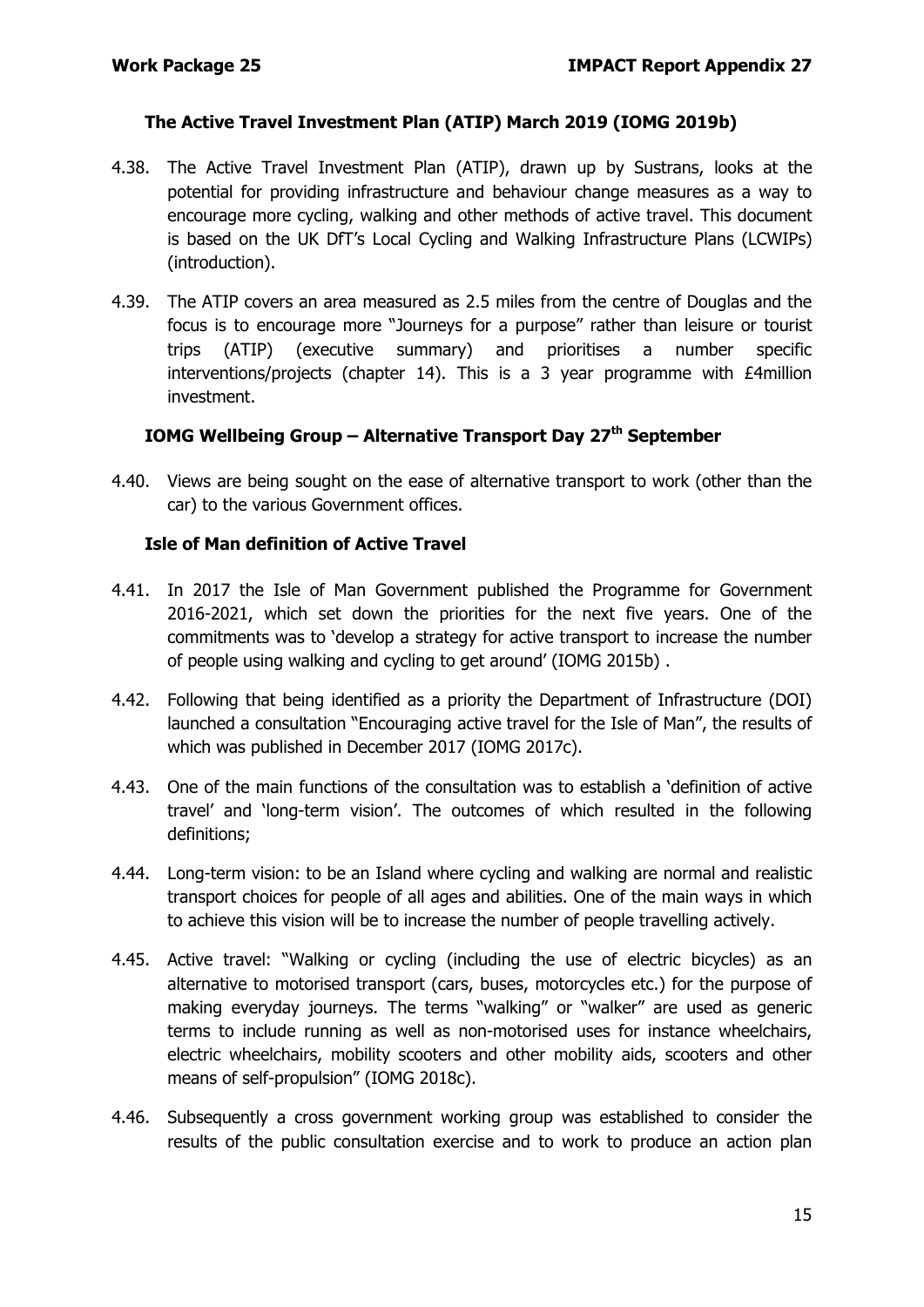based on the contents of the consultation and its subsequent analysis and looks at ways people can use walking and cycling for journeys of purpose.

#### **Isle of Man current targets**

4.47. The Active Travel Strategy proposes the following targets and appropriate monitoring, through the Census and Social attitudes survey, to be able to review the work being undertaken in the ATIP and determine the level of success.

| Year | Total travelling to<br>work (based on | Actual<br>travelling | % travelling<br>actively target |
|------|---------------------------------------|----------------------|---------------------------------|
|      | 2011 census)                          | actively             |                                 |
| 2011 | 43,134                                | 6,143                | 14.24                           |
| 2020 |                                       | 8,626                | 20 (estimate)                   |
| 2021 |                                       | 9,489                | 22                              |
| 2022 |                                       | 10,352               | 24                              |
| 2023 |                                       | 11,214               | 26                              |
| 2024 |                                       | 12,077               | 28                              |
| 2025 |                                       | 12,940               | 30                              |

Figure 8 Extract from Active Travel

#### **Cycle to Work Scheme**

4.48. Introduced in April 2017 the scope of the scheme was widened in April 2018 to include certain electrically assisted pedal cycles (IOMG 2018d). The scheme enables businesses to take advantage of a benefit in kind tax exemption by buying a bike on behalf of an individual. At the time of writing details about the rate of take up of the scheme were unable to be officially sourced.

#### **Summary points**

4.49. The policy context on the Isle of Man consists of a number of documents that while supporting active travel fails to set a clear overarching strategy for the Island or a specific requirement to adopt this approach and the supporting grid infrastructure in the medium or long term. There is also very little guidance on how to deliver it and any design tools that may be appropriate.

## **5. CURRENT POLICY THINKING IN OTHER JURISDICTIONS**

5.1. During the research on this work stream much of the policy around this topic appears to be focused on active travel and the alignment of active travel and public transport rather than on settlement patterns and growth direction as much of that policy seems to be inherent the planning system. Although Sustrans have produced some toolkits and guidance and the Royal Town Planning Institute have produced a research paper on this topic. The following looks at a few adjacent jurisdictions sustainable transport policy rather than the planning system. This is looked at later on.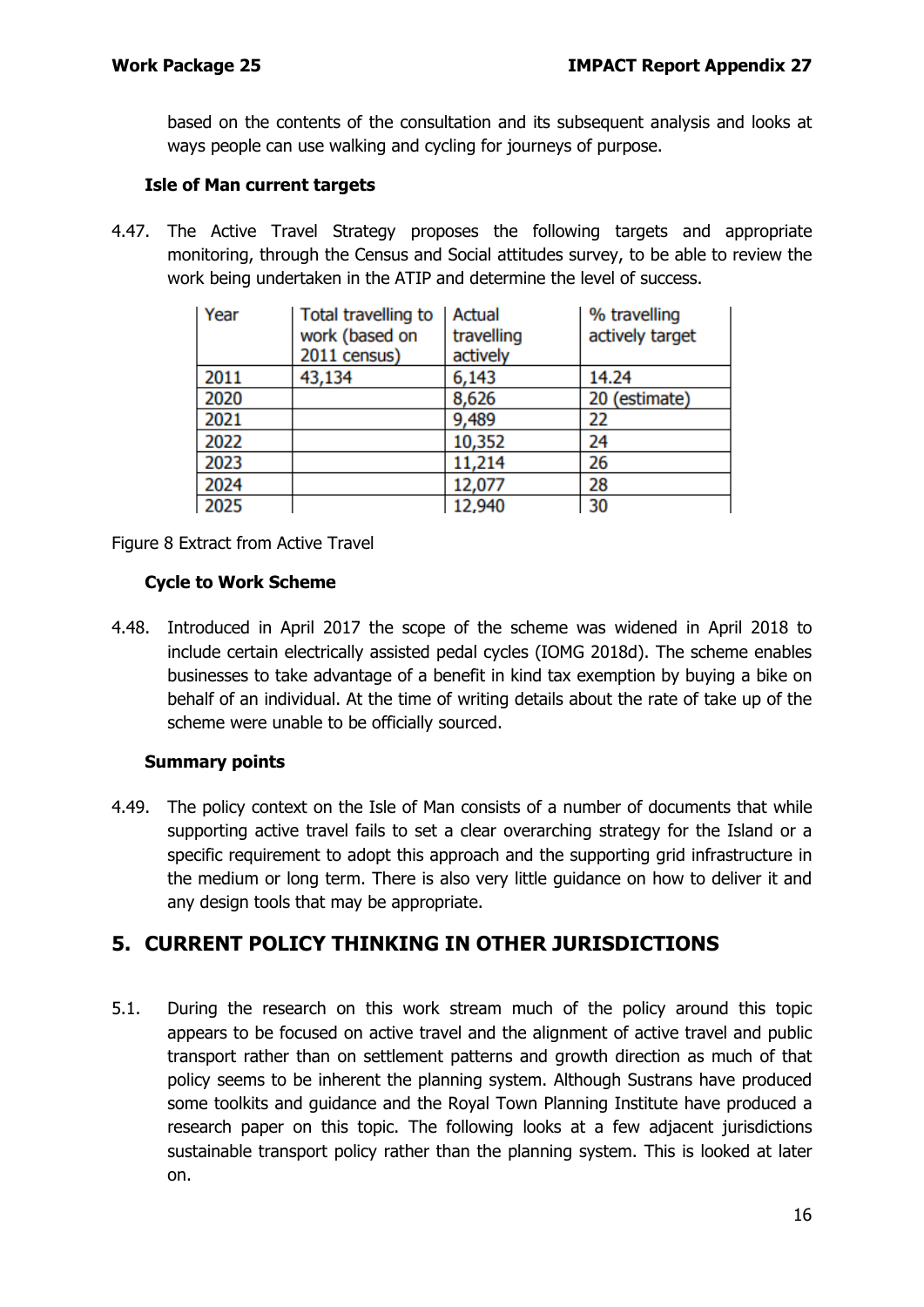#### **Jersey**

- 5.2. Sustainable Transport Policy 2 July 2010 (Jersey Government 2010)
- 5.3. Set down in policy the Sustainable transport hierarchy and promotes a holistic transportation package for users to persuade people out of the cars and onto alternative means, such as increased parking charges in centres coupled with improving public transport.



Figure 9 Extract from Jersey Sustainable Transport Policy (Jersey Government 2010)

#### **England**

- 5.4. Under the Infrastructure Act 2015, the government is required to set a cycling and walking investment strategy (CWIS 2017) for England. The first ever CWIS for England was published in April 2017. The CWIS sets out a long-term vision for walking and cycling to 2040.
- 5.5. The CWIS sets the following aims and targets, to 2025:
	- Double cycling, where cycling activity is measured as the estimated total number of bicycle stages made each year, from 0.8 billion stages in 2013 to 1.6 billion stages in 2025;
	- Increase walking activity, where walking activity is measured as the total number of walking stages per person per year, to 300 stages per person per year in 2025, and will work towards developing the evidence base over the next year;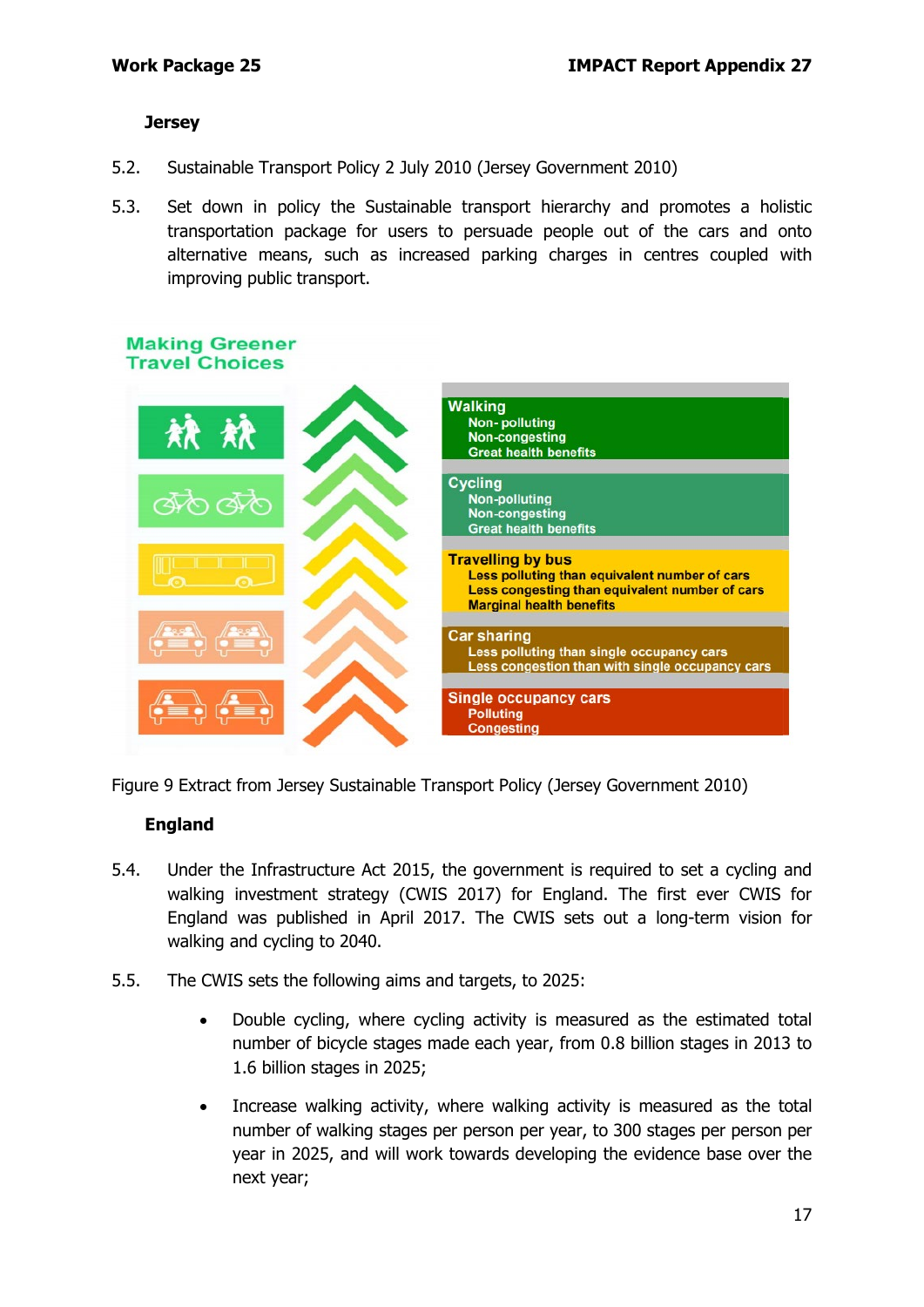- Increase the percentage of children aged 5 to 10 that usually walk to school from 49% in 2014 to 55% in 2025.
- 5.6. Manual for Streets (2007) primarily focusing on residential streets advocates a more back to more traditional street patterns for accessibility and assimilation to surrounding areas while turning the access hierarchy around with a high priority on meeting the needs of pedestrians, cyclists and public transport.



**Place status** 

Figure 10 Extract from Manual for Streets (PG 19) (2007)

#### **Wales**

- 5.7. Active Travel (Wales) Act (2013) requires local authorities to map and continuously improve routes and facilities for "active travel" – defined as walking and cycling for a purpose, like accessing work or services, rather than for leisure. Guidance was issued to support delivery in addition to a non-statutory Active Travel Board and Action Plan.
- 5.8. The most recent Welsh Government's annual statistical bulletin on active travel in Wales (Welsh Government 2018a) showed little change in active travel rates since the Act was passed.
- 5.9. In March 2018 the Economy, Infrastructure and Skills Committee undertook a review of the Active Travel Act to see if it was working. Published in June 2018 the report (Welsh Government 2018b) lessons learnt were said to relate to lack of leadership, funding and ambition combined with skills gaps and missed opportunities to foster culture and behavioural change.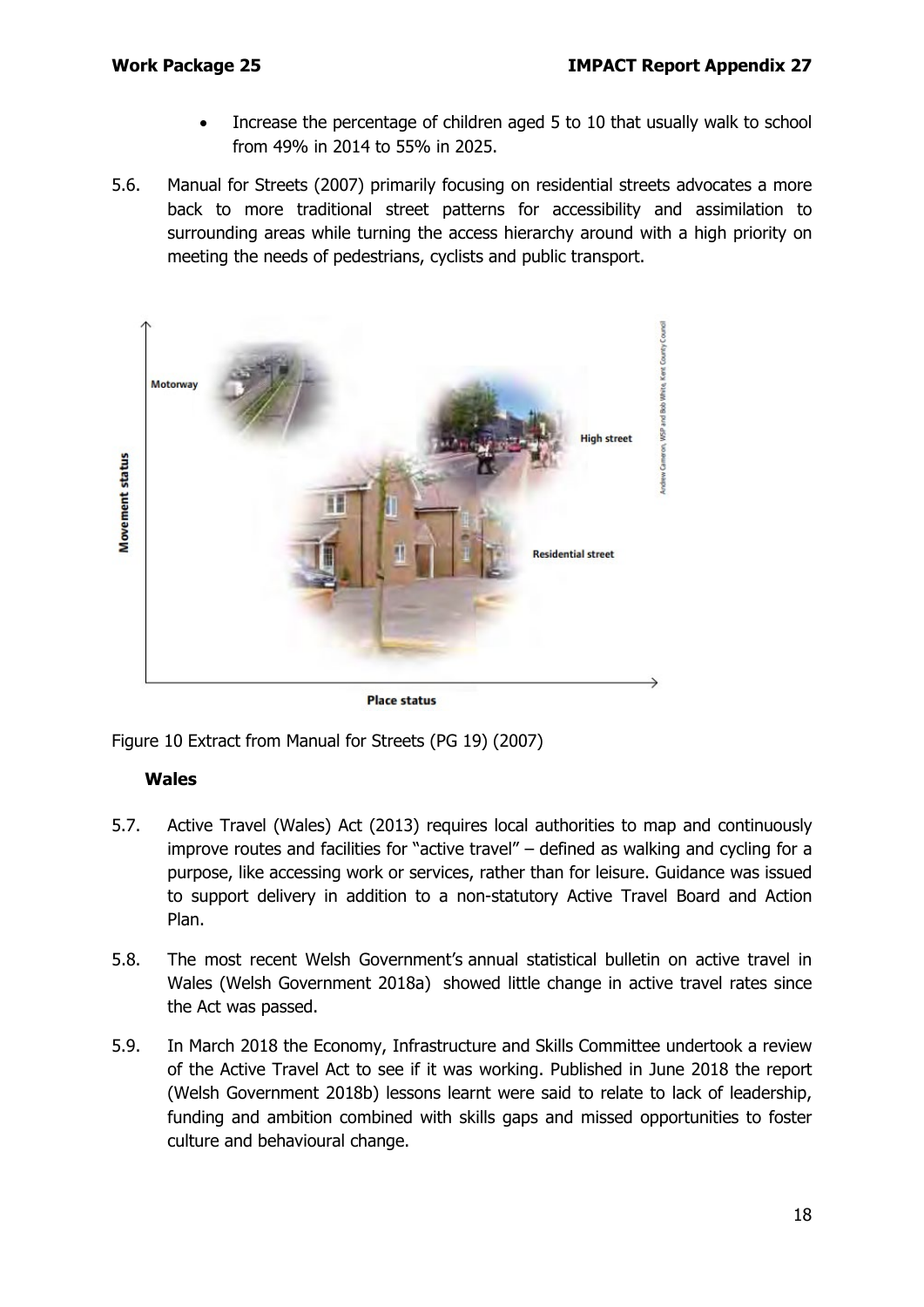#### **Scotland**

5.10. Scotland has published 'A long term vision for active travel in Scotland 2030' (Scottish Government 2014). As part of this vision for what Scotland will look like includes journeys up to 2 mi replaced by walking, and journeys up to 5 mi can be replaced by cycling.

## **6. SETTLEMENT PATTERNS AND GROWTH DIRECTION**

6.1. While much of the developed land is already in existence future new developments provide the opportunity for consideration from the design stage rather than retrofitting.

#### **Interaction with existing Planning and Building Regulations**

#### **Planning**

- 6.2. Planning law requires that applications for planning approval be determined by having regard to the provisions of the development plan, any relevant statement of planning policy, other considerations as may be specified in a development order or a development procedure order, so far as material to the application; and all other material considerations (Section 10 Town and Country Planning Act 1999).
- 6.3. These would only apply at the time the decision was made. There are no provisions in planning law to retrospectively apply policies or strategies to development that has already been approved.

#### **Building Regulations**

6.4. Similarly as with planning, the standards that are applied are those that are in place at the time the submission is made, after the application has started it is recorded as live with no maximum duration. There are no provisions for developments with current approvals, even if delivered over a number of years, to be required to comply with future legislation.

#### **Planning housing growth to enable active travel and public transport**

- 6.5. The Royal Town and Planning Institute (RTPI) published research in 2018 (RTPL 2018) to begin to understand better where development is taking place in cities across the UK. The initial results suggest many new developments gaining permission are outside of built up areas and only just over one in ten are within walking distance of commuter hubs. This is likely to pose significant sustainable transport problems and there is a need to better understand spatial patterns of growth if we are to align housing and transport policy.
- 6.6. The Intergovernmental Panel on Climate Change (IPCC) suggests that, when coupled with public-transport oriented development, urban regeneration and investment in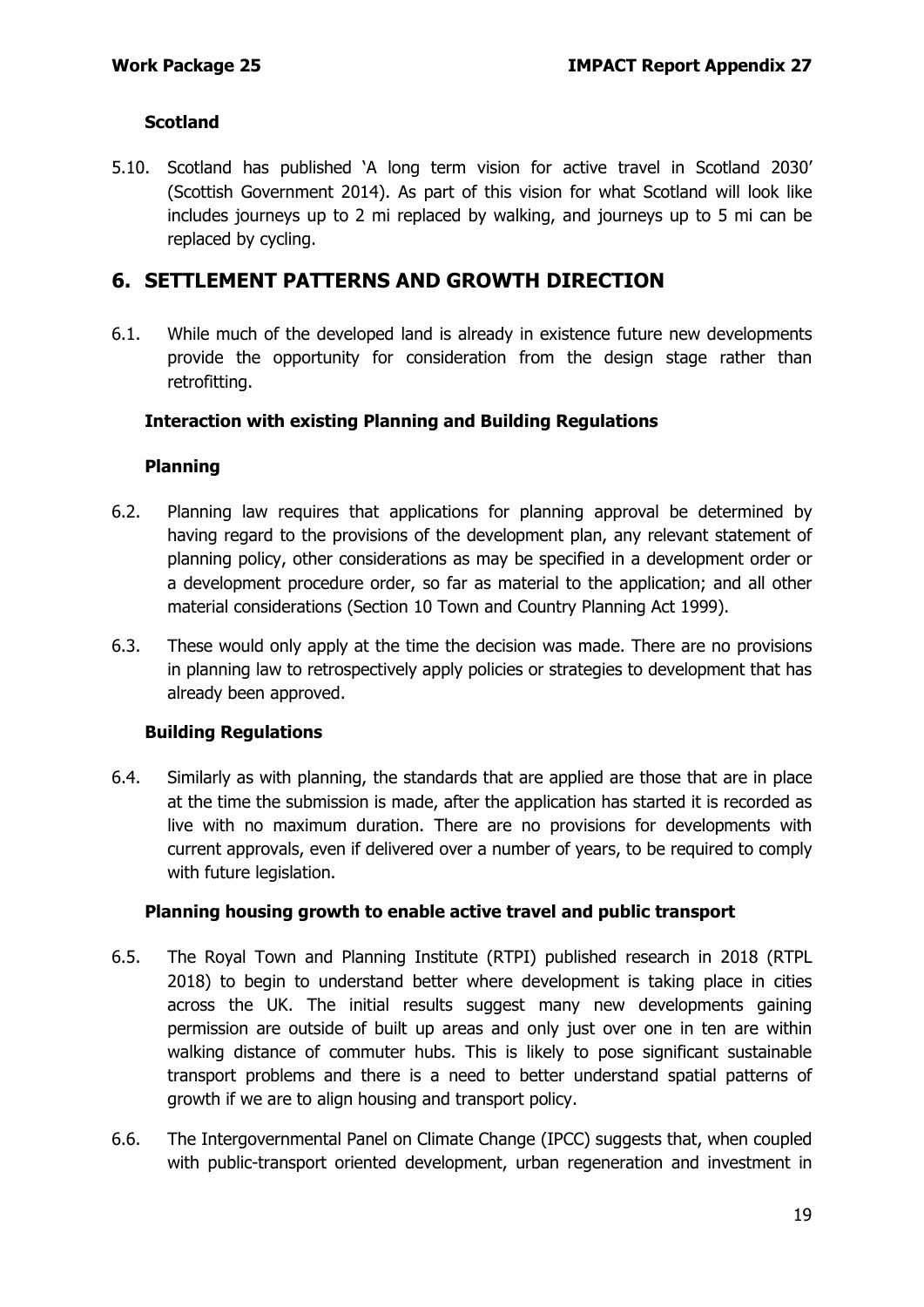new walking and cycling infrastructure, these measures could reduce global emissions by between 20% and 50% by 2050 against a 2010 baseline (Seto et al. 2014).

- 6.7. Much of the evidence gathered relates to the UK and other European Countries, which may not be wholly applicable across the Isle of Man notwithstanding this the main points relate to;
	- Location;
	- Density optimise use of land availability and capacity of infrastructure and services existing and proposed to promote sustainable travel modes through limiting the need to travel and offering a genuine choice of transport modes;
	- Locating along transport corridors;
	- Reduce the need and distances required to travel;
	- Maximise the efficiencies of the existing transport network;
	- Increasing provision and capacity for travel modes that are most sustainable (walking, cycling and public transport); and
	- Create better places, where people want to live and do business (RTPL 2018).

#### **Planning new developments for active travel and public transport**

- 6.8. As part of the Active Travel Toolbox Sustrans Part 3 looks at Active travel and public transport planning in new housing developments. The key messages include;
	- Sustainable transport usage will be significantly increased if direct, attractive and safe walking, cycling, and public transport infrastructure are built both within and to connect new developments to existing networks.
	- The sooner sustainable transport is fully considered within the planning of a new development the more efficient their location, use and value will be.
	- In order to maximise sustainable travel, it is important to ensure: a The right transport infrastructure is built into new developments from the outset; and b New developments are connected to existing sustainable transport networks to enable people to reach their destination.
	- Walking routes should be coherent, direct, safe, comfortable and attractive.
	- The provision of safe, direct and attractive cycling routes alongside convenient and secure cycle parking should be provided.
	- A clear sensible layout with through routes ensuring the permeability of new developments for walking, cycling and public transport routes is essential.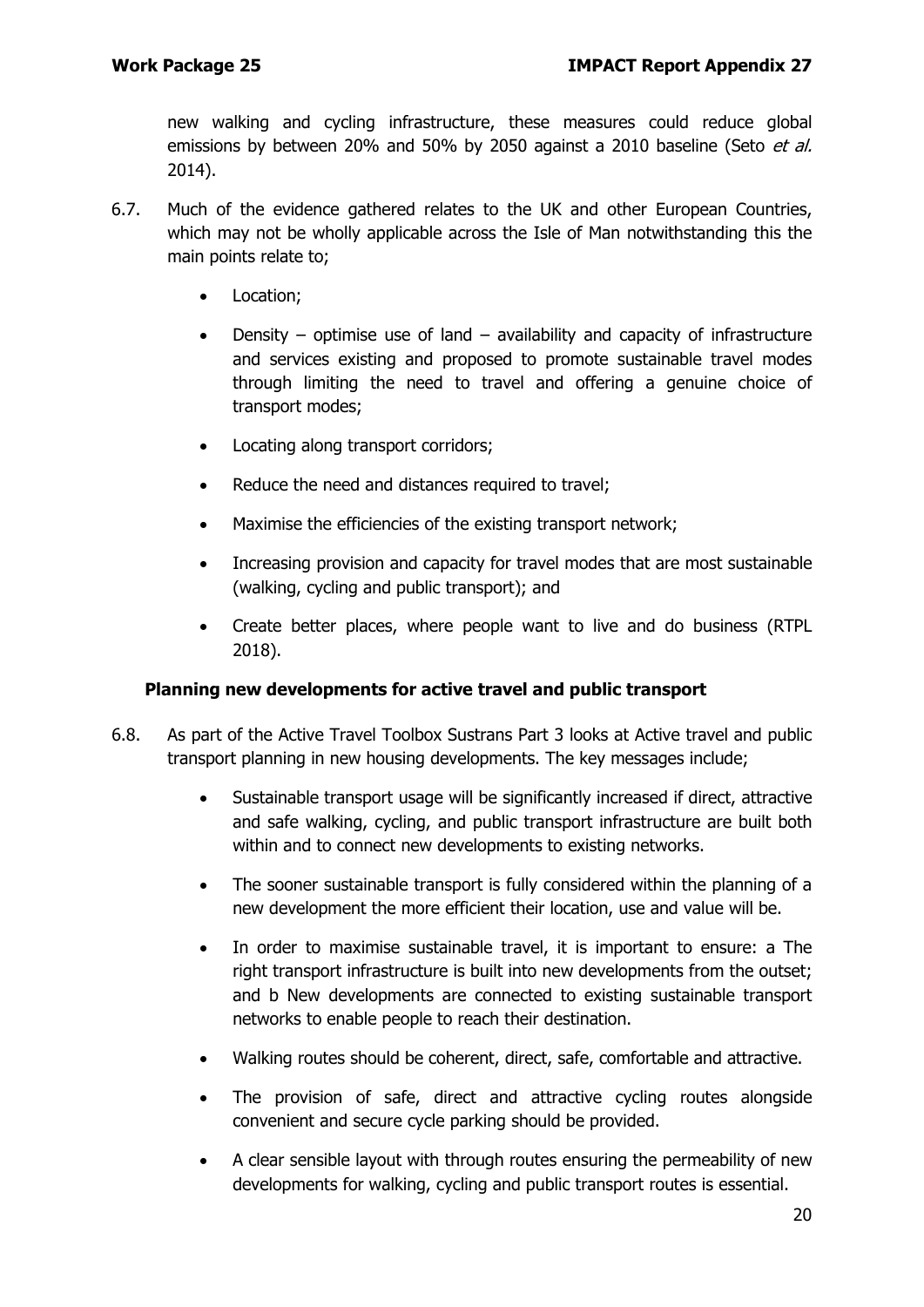- In conjunction with sustainable transport provision, private motor vehicle use should also be managed - for example speed restrictions and parking management.
- There are a number of freely accessible tools to help plan and develop the business case for cycling and walking schemes to connect new developments to employment and other services people require access to.
- Active travel provision should also integrate with public transport use for longer journeys to enable convenient, attractive sustainable modes from door to door. This needs to include improving access and secure parking infrastructure for bikes.
- Requirement to demonstrate public transport, walking and cycling feasibility should be a much higher priority for all new developments. Attach more weight to these factors, particularly when considering planning applications. PPS could endorse this position more robustly.
- New housing should be built close to existing services
- Opportunities to travel by foot or cycle should be maximised by providing short cuts and links to existing road and paths.

## **7. MANAGEABLE DISTANCE**

- 7.1. There is a significant amount of literature available for active travel modes. (Sustrans). As such there are numerous recommendations available to increase active travel which are well evidenced. Steep gradients will naturally deter many people from walking and cycling and for some people it could prevent them entirely. For cycle routes, a maximum gradient of 3 per cent is recommended but this can rise to 5 per cent over a distance of up to 100 metres. Where it is unavoidable, a gradient of up to 7 per cent over a distance of no more than 30 metres is acceptable (ATIP).
- 7.2. In Scotland, as part of their long-term vision for active travel (2030) (Scottish Government 2014) they consider than journeys up to 2 mi can be replaced by walking, and journeys up to 5 mi can be replaced by cycling.
- 7.3. It is noteworthy to mention that with the numerous electromobility options (incl. electric assisted bikes) that the acceptable distance for cycling is increasing, along with what is considered acceptable from a topographical perspective.

#### **Modelling**

7.4. A core part of the UK DfT's Walking and Cycling Investment Plans is the theoretical modelling section. This builds layers of data based on various factors that can be used to determine the most likely alignments where growth in walking and cycling can be expected if investment is made.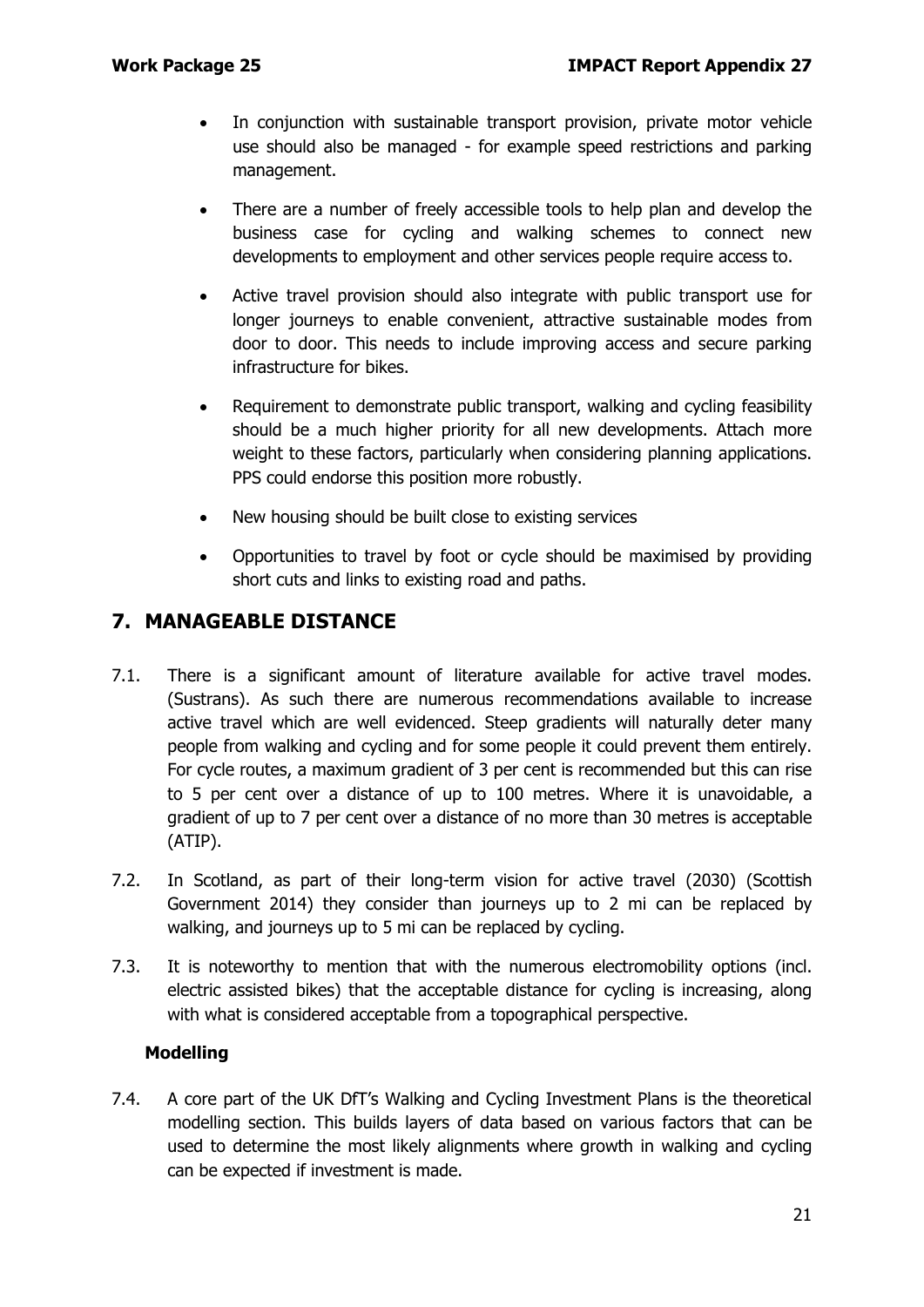- 7.5. This modelling is used in the ATIP by Sustrans for journey flow mapping, identifying corridors of use (theoretical based on data input) as a strategy for investment.
- 7.6. The basis for predicting cycle usage along routes being prioritised is a Propensity to Cycle Tool (PCT). A simple PCT is available for all to use online, but the Isle of Man is not covered.
- 7.7. In order to build a bespoke PCT model it is necessary to obtain postcode data pairings of origin (where people live) to destination (where they work, go to schools etc) and unfortunately this data was not captured by the Isle of Man 2011 census and the Isle of Man does not have information on work trip origins, destinations and mode used in any one survey.

## **8. THE ACTIONS – POLICY DEVELOPMENT**

8.1. This weft is focused on facilitating the wider use of electric vehicles for private use including charging points in new buildings and provision of more public charging points the availability of vehicles and taxation regime is dealt with elsewhere

#### **Knowledge Gap – necessary ambition**

- 8.2. In order for the Isle of Man to gain maximum benefit from active travel it needs to be linked to a smarter way to travel.
- 8.3. We need to gain a greater understanding of the who, what, why and how of travelling to particularly with those in the 20 minutes commuting time, although distances would be more meaningful.
- 8.4. Links to other tools already out there, but not in use on Isle of Man, i.e. Propensity to Cycle Tool or route selection tool (UK Government, n.d.)
- 8.5. Recommendation:
	- The questions in the surveys be reviewed in order to gain increasingly valuable information such as - Distances to travel, Commuter options, Public perception on manageable distances
- 8.6. That the IoM ask for home origin, mode used, and work destination in the Social Attitude Survey 2019 and in future census surveys in 2021.
- 8.7. Utilise the background work done for the ATIP across the other 3 main towns.
- 8.8. This needs to be a continuous improvement and will be crucial to understanding what is required to facilitate behavioural and societal changes.
- 8.9. Given the long standing dominance of the motor car and the most recent figures showing a slight increasing trend in private car use for travel to work it is likely that any strategies will require significant momentum to impact in the short to medium term.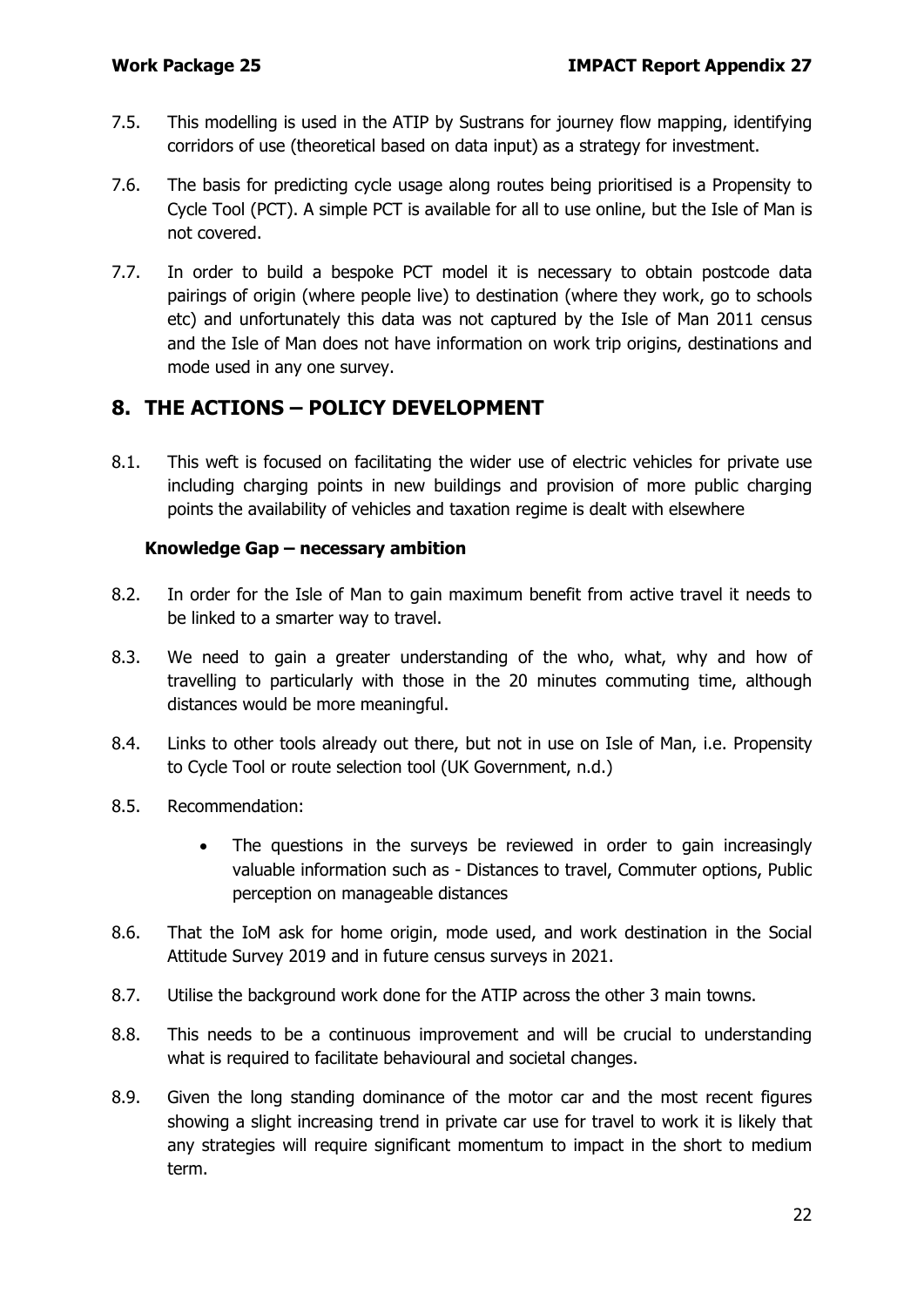- 8.10. The World Health Organisation's Health Economic Assessment Tool (HEAT Website, n.d.) can be used to conduct economic assessments of the health impacts of walking or cycling unfortunately the Isle of Man is not covered by tool.
- 8.11. No High ambition actions have been identified as this is crucial moving forward.

#### **Proposed policy principles**

8.12. Active travel is part of a wider package of measures seeking to decarbonise transportation. Seeking to reduce the number of vehicles on the road in the first instance and then decarbonise / electrify the remaining may be a more sustainable strategy.

#### **Necessary ambition**

#### **Communication**

- 8.13. Behavioural change will form a significant part of any modal shift, part of which will be a communication strategy to help understand the options available.
- 8.14. As part of the work on the ATIP, the workshops identified the need for clear signage/marking where there is a walking and/cycling route.

#### **Policy development opportunities**

- 8.15. Aligning strategies leading to sustainable travel for maximum impact, view cycling and walking as part of a wider Sustainable Transport Option package island wide.
- 8.16. It is crucial to ensure that all proposals align and maximise the benefits of existing and planned infrastructure, particularly when considering cycling and walking infrastructure.
- 8.17. Assessing planning applications to ensure sustainable transport outcomes, over other forms of transport. Active and public transport provision can play a significant role in ensuring specific planning applications, especially for housing developments ensure health and active travel outcomes.
- 8.18. Requirement to demonstrate public transport, walking and cycling feasibility should be a much higher priority for all new developments. Attach more weight to these factors, particularly when considering planning applications. PPS could endorse this position more robustly.
- 8.19. Introduction of Travel Plans, Transport Assessments and Statements.
- 8.20. Travel plans are traditionally undertaken for any business to understand the opportunities available for its staff to travel more sustainably. This can directly contribute to increased active travel through the implementation of cycle to work schemes, installation of secure bike storage and showering facilities, car sharing and business operated shuttle services for staff.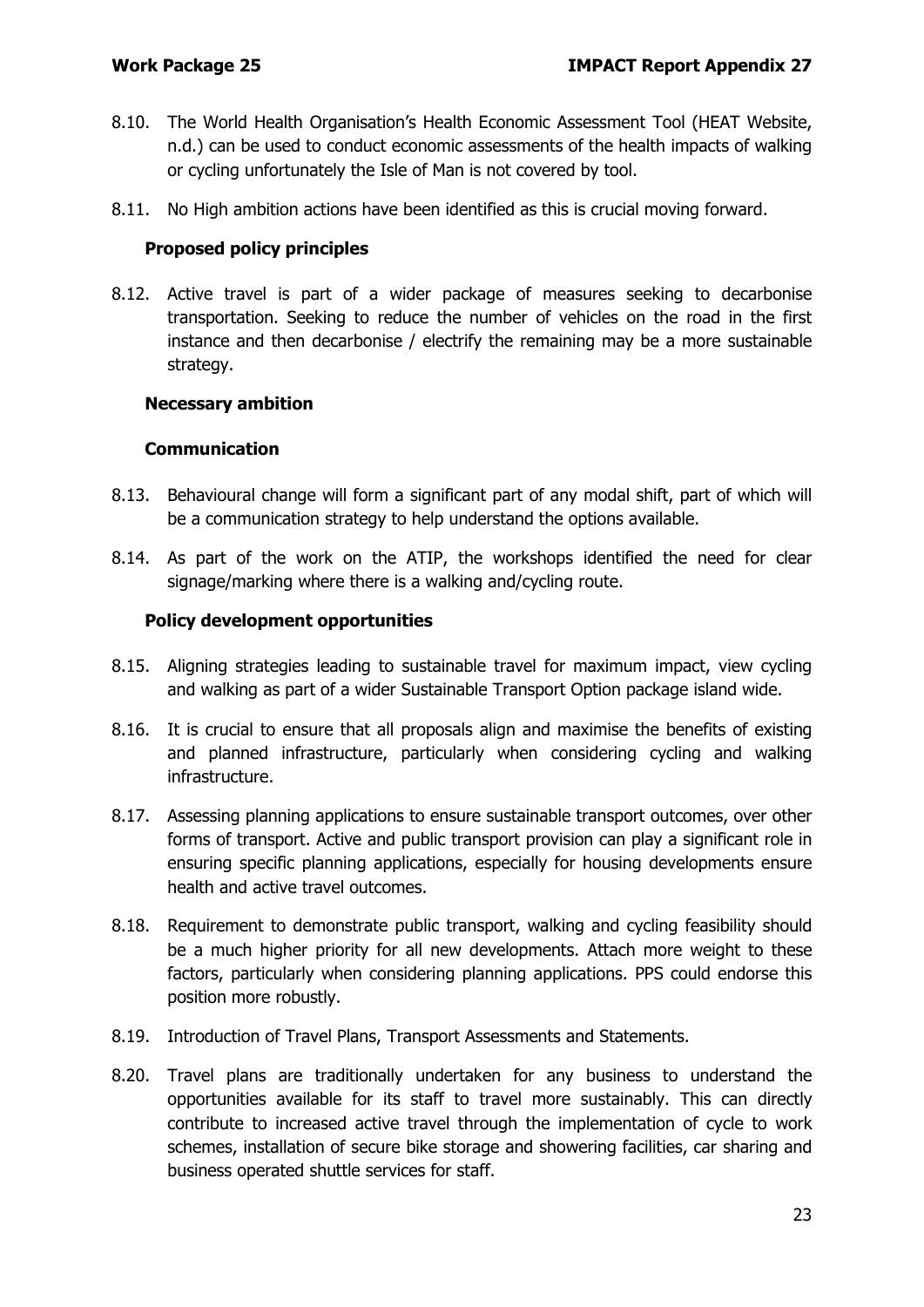- 8.21. In relation to the location of development they are designed to assess and mitigate the negative transport impacts of development in order to promote sustainable development. The UK Travel Plans, Transport Assessments and Statements PPG defines Travel Plans as 'long-term management strategies for integrating proposals for sustainable travel into the planning process'.
- 8.22. Travel Plans should account for the anticipated transport impacts arising from the development and set proportional measures to promote and encourage sustainable travel. A Travel Plan should be presented as part of the pre-application stage and considered in parallel to development proposals to be fully integrated into the design rather than retrofitted at a later date. Transport Assessments and Statements are described as 'ways of assessing the potential transport impacts of developments' and they may propose mitigation measures to enable sustainable development. (Sustrans Toolkit Part 1).
- 8.23. Requirement for design standards and use of assessment tools i.e. Building for Life and BREEAM communities.
- 8.24. Roll out/utilise the methodology in Active Travel Investment Plan to other towns.
- 8.25. Ensuring that active travel options are clearly signposted, well promoted and that people have the skills and confidence to use them. This can be very simple; in the form of maps showing local routes, more intensive such as personal travel planning, or by offering cycle training and including the following;
	- ATIP Schools initiative for cycle training could be widened to include maintenance classes.
	- "My Journey Planner" single point website.

### **Types of cycles/Cycle to Work Scheme**

8.26. Wider availability of electric bikes and electric scooters could persuade those who find walking or non-electric cycling difficult to choose these options over the car. Electric cargo-bikes also offer opportunities for people who have to carry large or heavy items.

#### **High ambition**

#### **Policy development opportunities**

- 8.27. Transport policy geared to subsidised public transport, road pricing, cost of parking etc.
- 8.28. Series of local cycling and walking infrastructure plans connecting to each other all Island.
- 8.29. Use of developer contributions.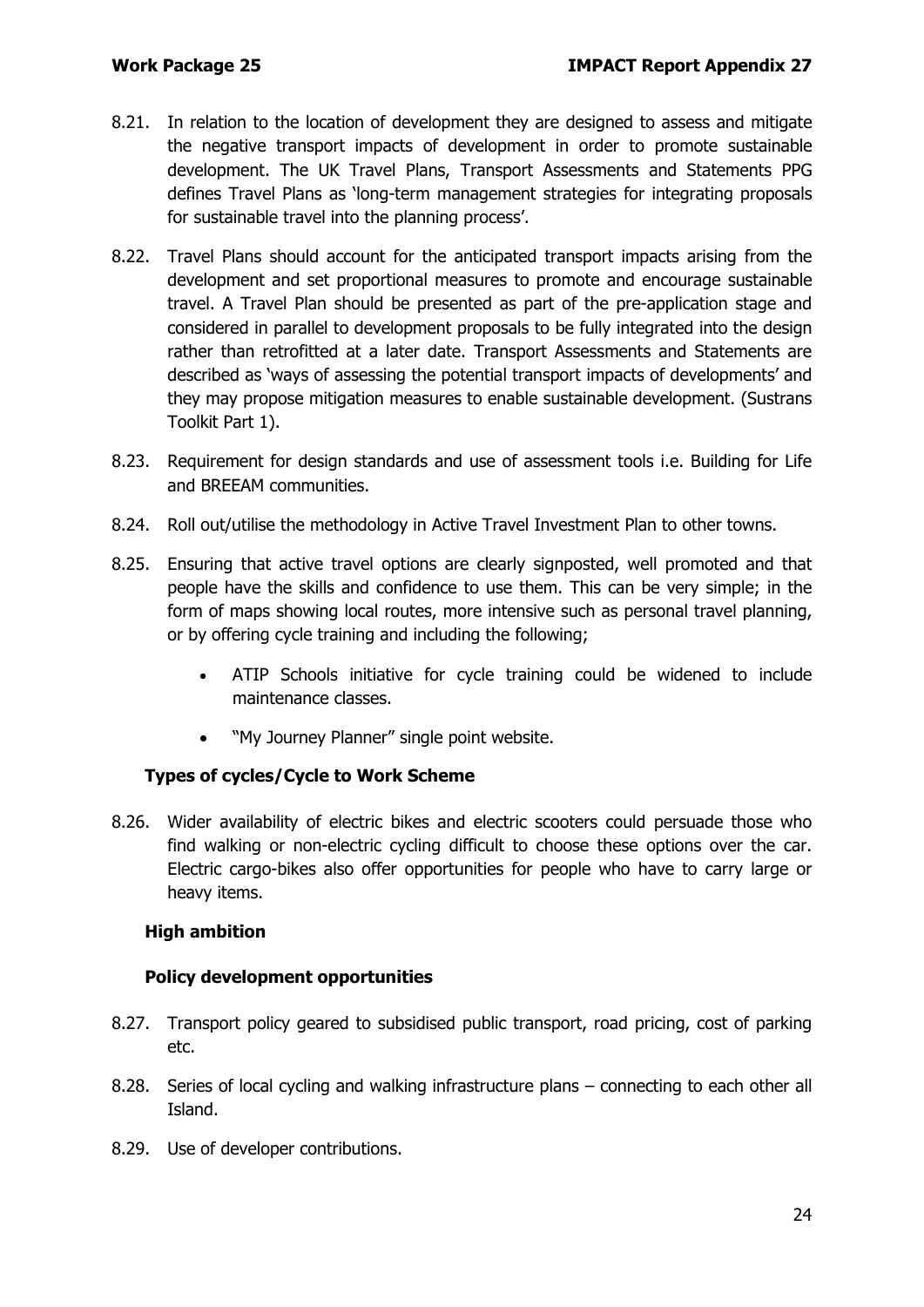- 8.30. For new developments there are established mechanisms to fund new infrastructure required to support these, including active travel routes and facilities.
- 8.31. Community Infrastructure Levy (CIL) on new development in their area to support infrastructure needed. The system applies a charge to most new buildings with the charge based on the size and type of the new development where there is an adopted charging schedule in place. For infrastructure needs that are directly linked to a new development there also remains the opportunity to fund these through negotiated planning obligations. Include consideration of required active travel infrastructure both in setting CIL charging schedules and in individual negotiations.
- 8.32. Balance delivery of smaller walking and cycling schemes in rural areas with more active travel schemes elsewhere
- 8.33. 'Boris bikes' It is worth noting that the implementation of hire bike schemes requires a supporting logistics system to redistribute bikes at the end of each day so that the supply of bikes meets the expected demand at the beginning of each day. Experience of bike hire schemes in other cities which do not have this provision have found that users do not commonly use bikes to cycle both to and from work leading to a deficit of bikes in one area and a surplus in another. This would need further examination to see if it would work on the Island.
- 8.34. Active travel routes between rural settlements and from them to larger settlements or towns as part of public transport network.

## **9. THE COSTS AND RETURNS**

- 9.1. There are significant co-benefits in terms of air quality improvements, health benefits, congestion reduction, noise reduction and other infrastructure enhancements.
- 9.2. If integrated from an early stage in infrastructure design would be absorbed through the normal projects costs.
- 9.3. The ATIP report sets out some unit costs for different types of infrastructure elements for active travel infrastructure.

| Element                                                          | Unit | Rate    |             |
|------------------------------------------------------------------|------|---------|-------------|
|                                                                  |      | Low     | <b>High</b> |
| New traffic-free route (incl. path adjacent to road)             | m    | £125    | £160        |
| New separated on-road route (kerb separated or<br>stepped)       | m    | £1,000  | £1,500      |
| Widen existing traffic-free route by 1m, full width<br>resurface | m    | £75     | £100        |
| Resurface existing traffic-free route                            | m    | £50     | £80         |
| New toucan crossing (or similar)                                 | item | £50,000 | £75,000     |
| New bridge (small, span < 5 m)                                   | item | £20,000 | £40,000     |
| New bridge (large, span > 5 m)                                   | m    | £5,000  | £7,500      |
| Quiet road treatment                                             | m    | £5      | £10         |
| Ancillary items, fencing, drainage, signs                        | ₩    |         | 10%         |

Figure 11 Extract from Active Travel Investment Plan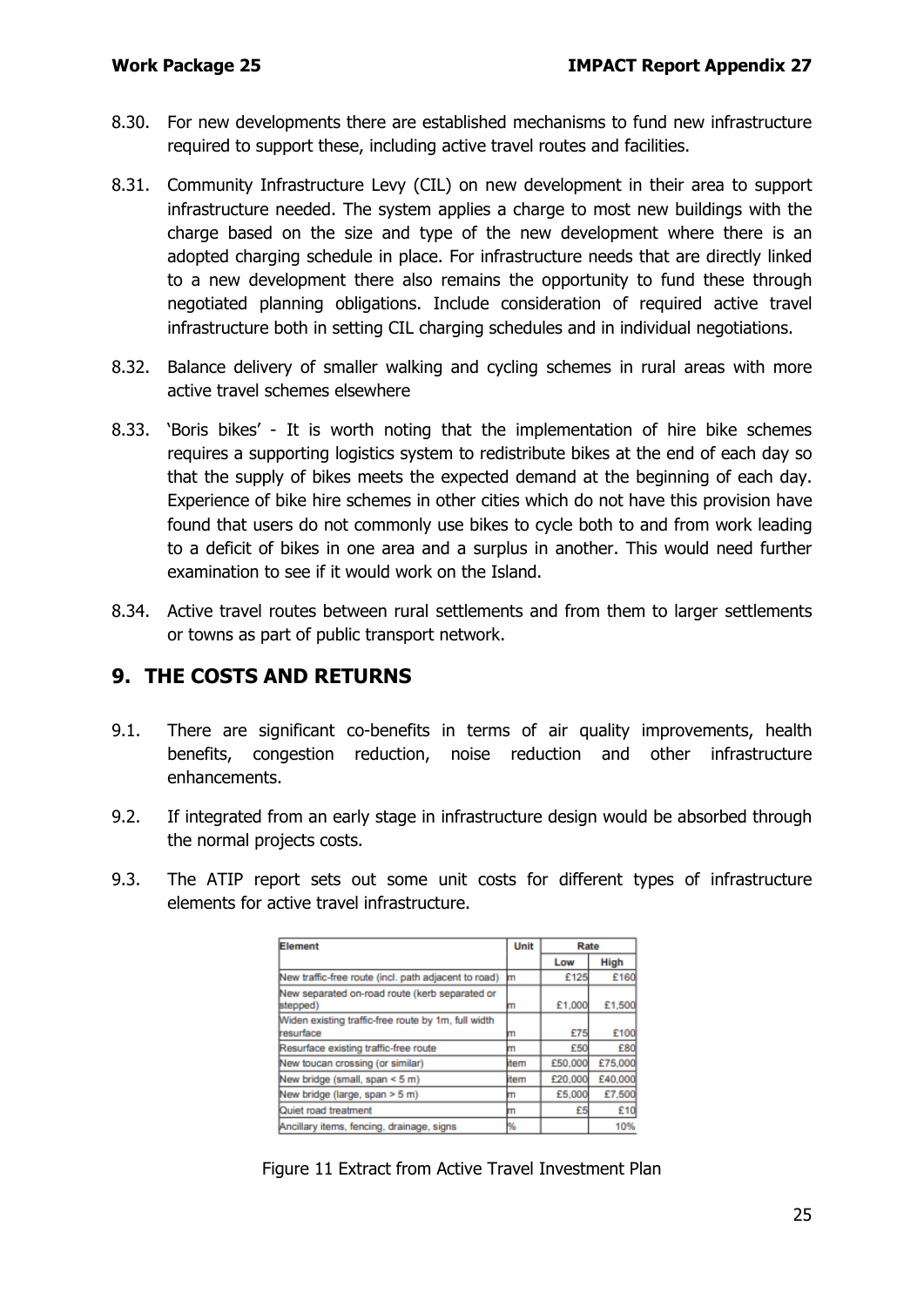- 9.4. Of course actual costings would not be known until more detailed work of the provision required had been carried out. This would need to be done on a case by case basis.
- 9.5. This report also identified costs in relation to lower cost measures that can be utilised to help raise profile of cycling.

| Measure            | Cost                                                     |  |  |
|--------------------|----------------------------------------------------------|--|--|
| Advance Stop Lines | £4000 per unit                                           |  |  |
| Cycle Contra-Flow  | £2000 (approx. as dependent on length and<br>complexity) |  |  |
| Way marking        | £50                                                      |  |  |

9.6. Some of the projects/interventions are already underway by the DoI, the costings of these projects will be useful moving forward.

#### **What is the carbon emission reduction potential of active travel?**

- 9.7. New research from the University of Oxford presents realistic, empirically derived evidence on the potential of walking and cycling to displace motorized travel and thus reduce GHG emissions. Conducted by the [iConnect research group,](http://www.iconnect.ac.uk/) the study estimates the potential impact on carbon emissions of a shift from driving to walking and cycling in Cardiff (Neves and Brand, 2019)
- 9.8. The new paper reflects the lack of evidence at the micro-level on the realistic, empirically derived potential of walking and cycling to displace motorized travel and thus reduce greenhouse gas emissions.
- 9.9. The aim of this study was to investigate the potential for carbon emissions savings from replacing short car trips with walking and cycling, similar to the ATIP for Douglas, It also looked at the extent to which high-quality infrastructure for walking and cycling may influence day-to-day travel decisions and impact on overall carbon emissions from motorised travel.
- 9.10. The study found that about half of all car trips were less than 3 miles. Taking into account constraints around trip chains and trip purpose, the study found that walking or cycling could realistically substitute for 41% of short car trips. In this case the estimated potential reduction in  $CO<sub>2</sub>e$  emissions by approximately 4% from all surface passenger transport.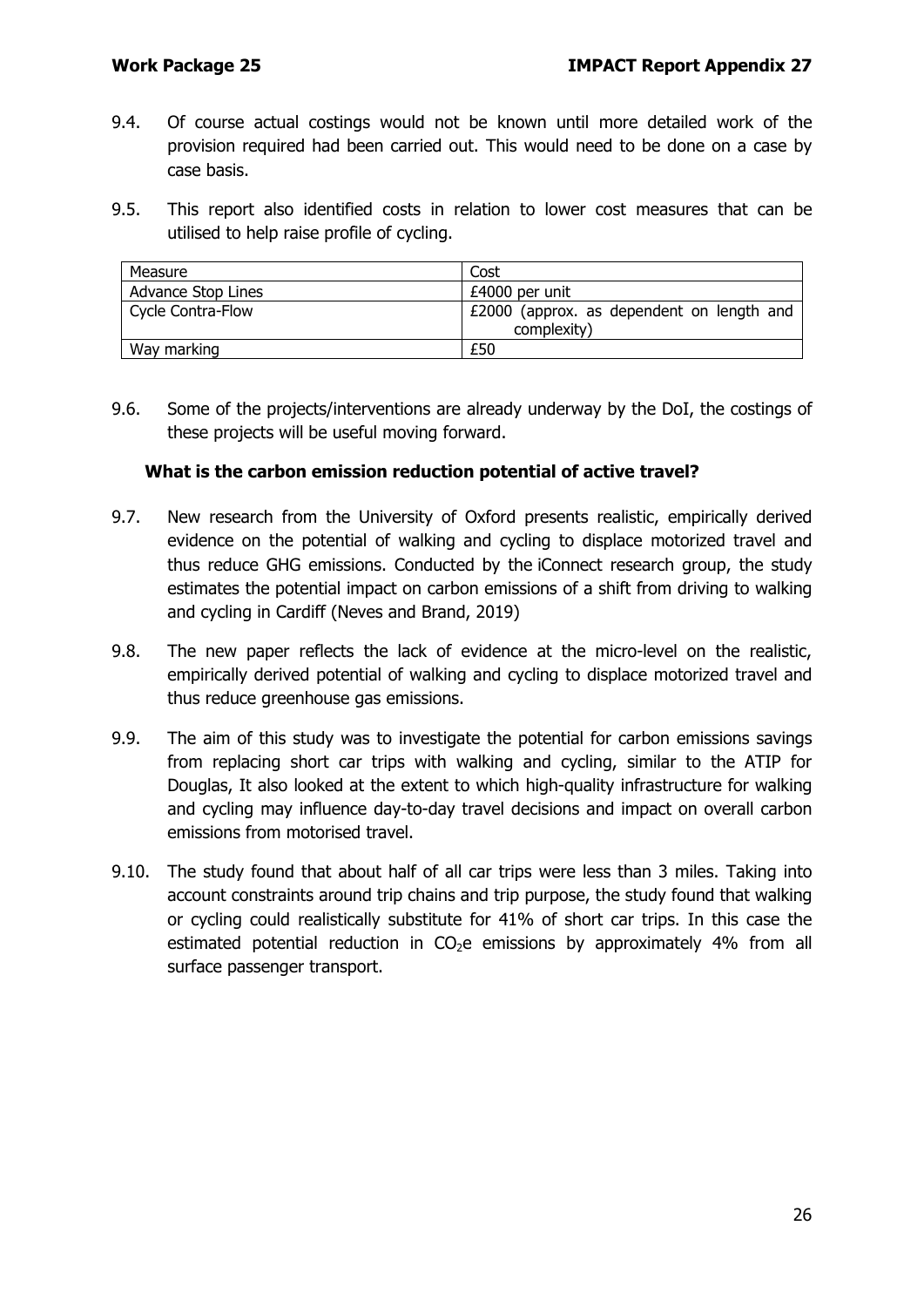# **The risks and potential barriers**

| <b>Both necessary and ambitious timescales</b>                                                                                                                                                        |                                                                          |  |  |  |
|-------------------------------------------------------------------------------------------------------------------------------------------------------------------------------------------------------|--------------------------------------------------------------------------|--|--|--|
| Miss the opportunity to review the questions in Census and other Surveys                                                                                                                              |                                                                          |  |  |  |
| There is some evidence that shared spaces are not preferred by either user                                                                                                                            |                                                                          |  |  |  |
| Behavioural change – user behaviour on its own likely to be high risk but when linked to<br>other potential measures would drop to amber while not hard to implement could be<br>hard to be effective |                                                                          |  |  |  |
| Some infrastructure roll out is already committed                                                                                                                                                     |                                                                          |  |  |  |
| The average cost of an e bike plus maintenance                                                                                                                                                        |                                                                          |  |  |  |
| Making sure at design stage for infrastructure projects (including Planning) that schemes<br>ensure walking and cycling is part of the initial design                                                 |                                                                          |  |  |  |
| Safety and weather were identified as a barrier by the Surveys                                                                                                                                        |                                                                          |  |  |  |
| Consumer behaviour                                                                                                                                                                                    |                                                                          |  |  |  |
| Infrastructure roll-out $-$ developing the infrastructure                                                                                                                                             |                                                                          |  |  |  |
| <b>Necessary Timescale</b>                                                                                                                                                                            | <b>Ambitious Timescale</b>                                               |  |  |  |
| Lack of support for introduction of Travel                                                                                                                                                            | bike – would need demand<br>Boris                                        |  |  |  |
| Plans or assessment tools                                                                                                                                                                             | redistribution at end of the day to                                      |  |  |  |
|                                                                                                                                                                                                       | meet demand                                                              |  |  |  |
|                                                                                                                                                                                                       | CIL may not be adopted as a practice                                     |  |  |  |
|                                                                                                                                                                                                       | Links to wider transport network<br>for<br>commuters are not forthcoming |  |  |  |
|                                                                                                                                                                                                       | Providing<br>the<br>skills<br>cycling<br>$\overline{\phantom{a}}$<br>and |  |  |  |
|                                                                                                                                                                                                       | maintenance                                                              |  |  |  |

Table 3: Risk Matrix for Proposed Actions

| Costs not known                             | <b>Funding</b><br>schemes<br>for<br>e-bikes<br>other<br><b>Expanding</b><br>on<br>Cycle to<br>work <b>work</b><br>scheme |                                                                                                                 | <b>Transport policy geared</b><br>subsidised<br>to<br>public transport                                            |
|---------------------------------------------|--------------------------------------------------------------------------------------------------------------------------|-----------------------------------------------------------------------------------------------------------------|-------------------------------------------------------------------------------------------------------------------|
| Costs<br>better<br>known<br>than to $100\%$ |                                                                                                                          | <b>Developing</b><br>using<br><b>on</b><br>policies<br>current<br>(planning<br>and<br>manual for Manx<br>roads) |                                                                                                                   |
| better<br>Costs<br>known<br>than to 50%     | Knowledge<br>Gap<br>and<br>Data Capture<br><b>Communication strategy</b>                                                 |                                                                                                                 | <b>Further</b><br>policy<br>development and<br>assessment tools<br>Cycling and walking<br>infrastructure<br>plans |
|                                             | Little chance of failure                                                                                                 | Less than 30% chance<br>of failure                                                                              | May fail                                                                                                          |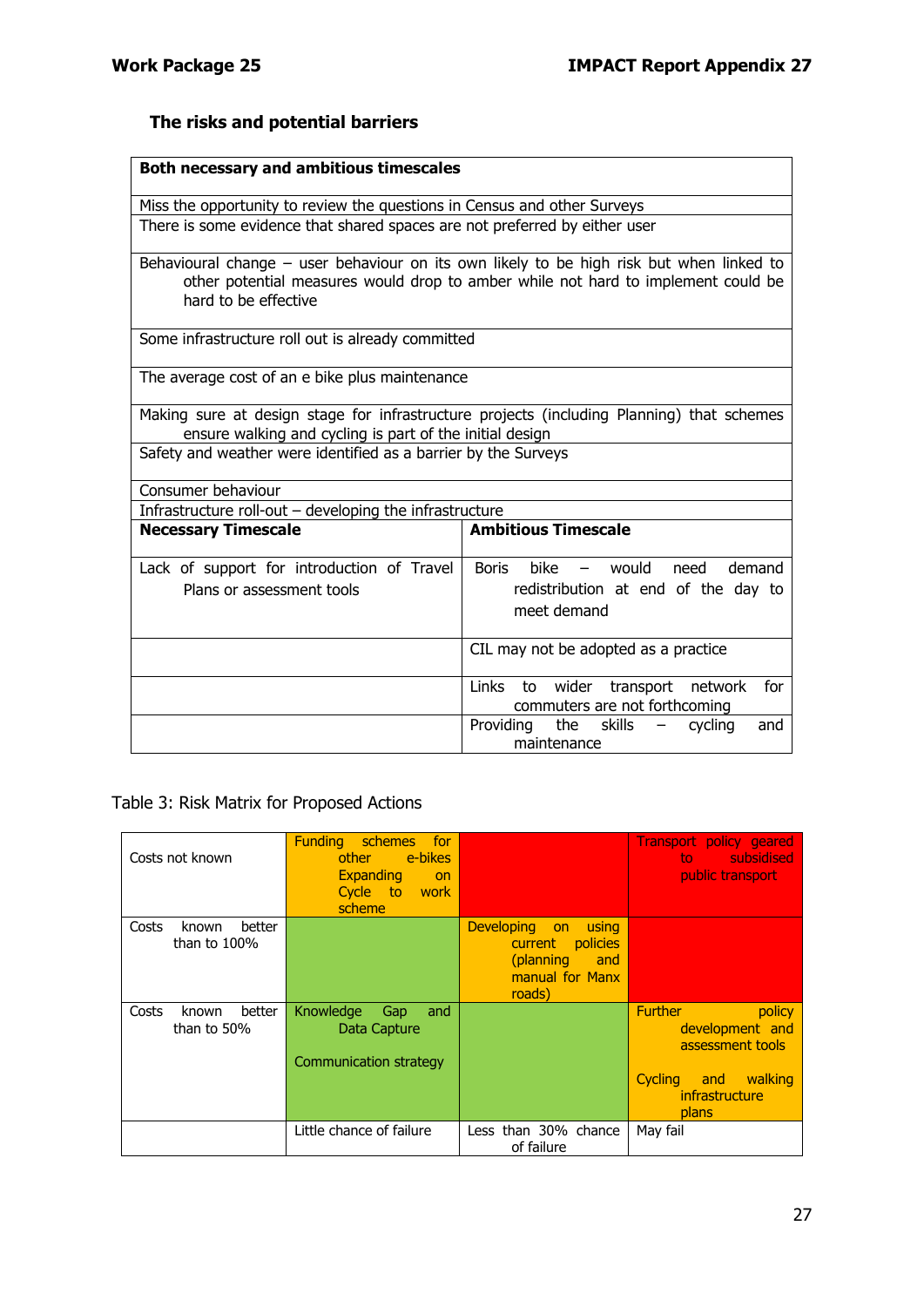#### **The impacts and mitigations for them**

- 9.11. Ensuring active travel should be carried out a part of an Island wide project looking at sustainable methods of travel. While there are quite high figures of people living and working in the same towns, there is quite a significant proportion of people commuting to Douglas.
- 9.12. Much of change at the user levels will be behavioural and this requires a greater understanding of routes, trip types and the other psychological barriers, such as time.

| Impacts                                                                                           | Mitigation                                  |
|---------------------------------------------------------------------------------------------------|---------------------------------------------|
| More people cycling on the roads – increasing $\vert$ Better education and training for all users | Clearer signposting for cycle ways ensuring |
| conflict with other users                                                                         | these users have proprieties                |

#### **The co-benefits (the positive benefits associated with the climate action)**

- 9.13. While the principle aim of active travel is decarbonising and reducing reliance on the car it also delivers multiple other benefits. As well as benefits to reducing carbon emissions it can also contribute to;
	- Health building the habitual use of active transport into a daily routine leads to an increase in physical activity.
	- Physical Activity can contribute to fitness, combat obesity and other health benefits.
	- $P$ ollution use of motor vehicles contributes to air pollution and reduces air quality affecting and contributing to respiratory diseases, which would be reduced if vehicle miles reduced
	- Green infrastructure improvement and greening of routes could enhance ecosystem restoration, ecological compensation, mitigation and the establishment of habitat (nature-based solutions)
	- Reducing fossil fuel dependency motor vehicles currently are oil dependent
	- Economic development/productivity indirect costs health care, hours of work lost to ill health
	- Local micro-economies Increasing population densities and boosting local pedestrian and cycling traffic flows could increase the economic viability of cafes and corner stores, and improve access to jobs and services without increasing congestion or vehicle emissions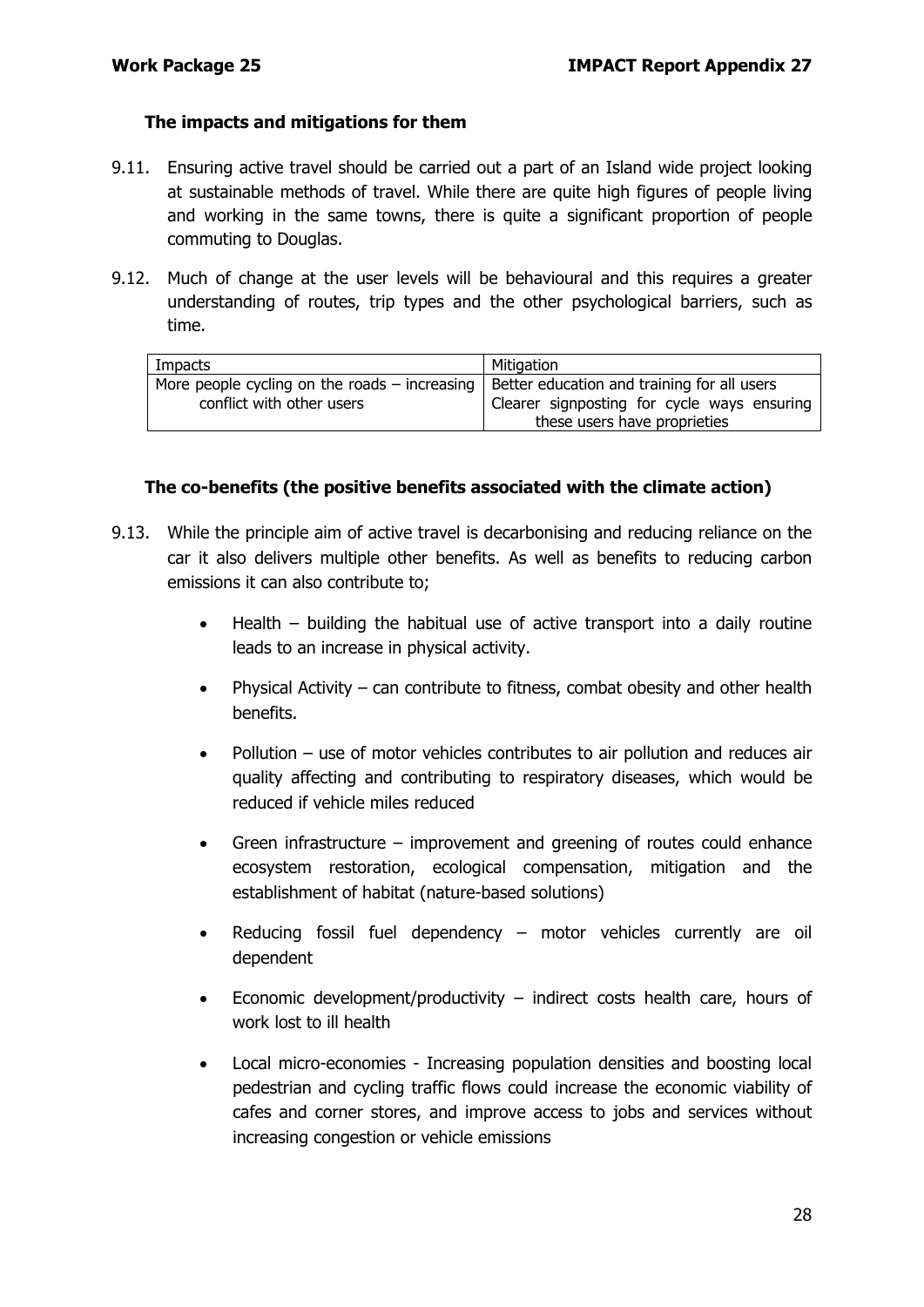- Vitality and Social cohesion creating neighbourhoods and neighbour knowledge/interaction
- Reducing inequalities Access to jobs, services and leisure will be widened for all – including children, older people, people with disabilities and people on low incomes
- Delivering liveable, more pleasant communities

## **10.CONCLUSIONS**

- 10.1. The policy foundations for Active Travel are already in place, strong leadership is required to ramp up the policy effort to send a strong signal to developers and consumers.
- 10.2. In delivery terms the Isle of Man is moving forward with Active Travel, however there is a need to be clear as to what the starting point is and how this will affect any future strategies. The work undertaken by Sustrans for the ATIP represents a good starting place.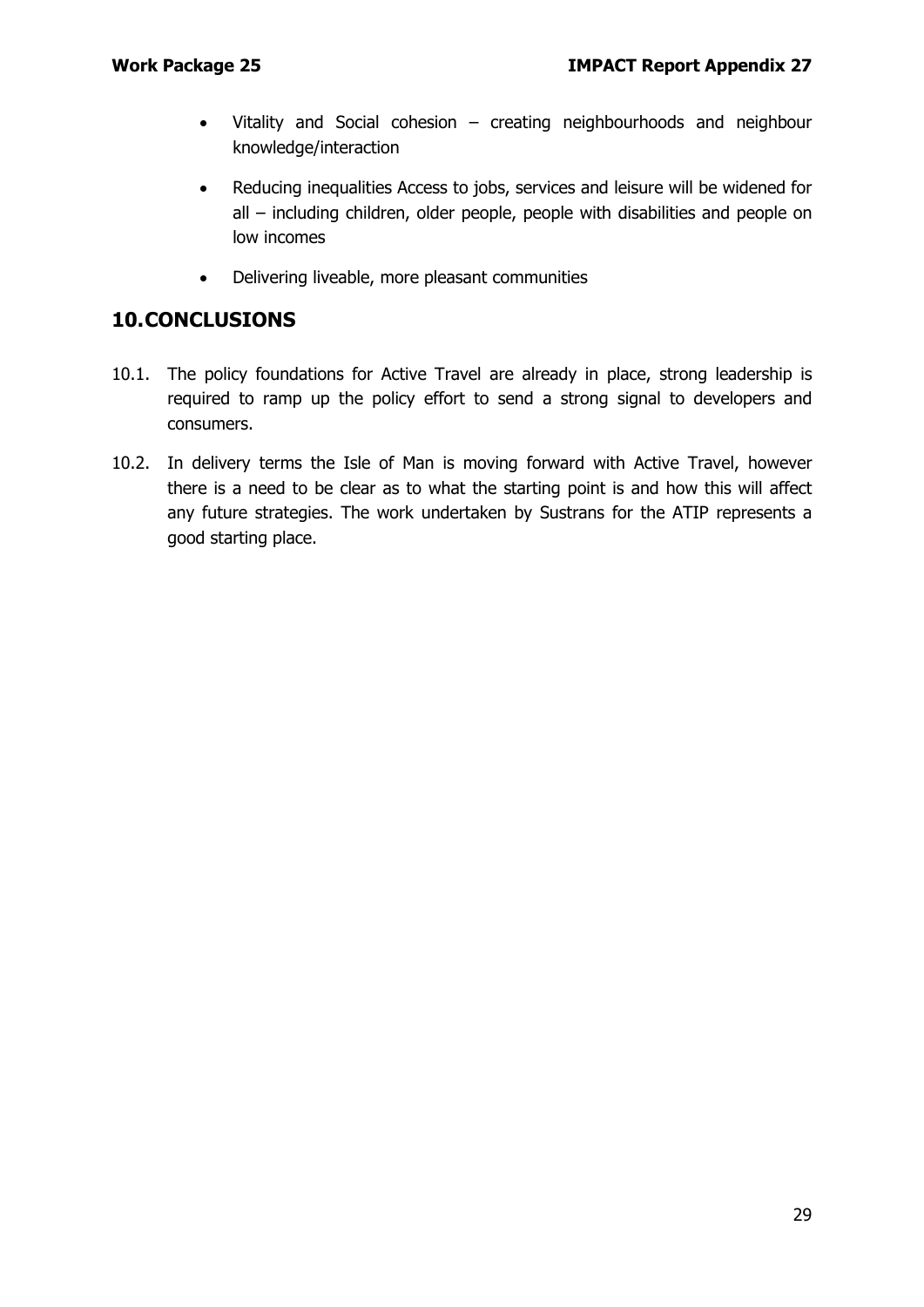## **11.REFERENCE**

Aether (2019). Guide to the Isle of Man Greenhouse Gas Inventory.

Cabinet Office (2019) Climate Change Mitigation Strategy 2020-2030 Consultation Document [https://consult.gov.im/environment-food-and-agriculture/climate-change-action-plan-2020-](https://consult.gov.im/environment-food-and-agriculture/climate-change-action-plan-2020-2030/supporting_documents/Climate%20Change%20Mitigation%20Strategy%2020202030.pdf) [2030/supporting\\_documents/Climate%20Change%20Mitigation%20Strategy%2020202030.](https://consult.gov.im/environment-food-and-agriculture/climate-change-action-plan-2020-2030/supporting_documents/Climate%20Change%20Mitigation%20Strategy%2020202030.pdf) [pdf](https://consult.gov.im/environment-food-and-agriculture/climate-change-action-plan-2020-2030/supporting_documents/Climate%20Change%20Mitigation%20Strategy%2020202030.pdf)

CWIS (2017) [https://assets.publishing.service.gov.uk/government/uploads/system/uploads/attachment\\_d](https://assets.publishing.service.gov.uk/government/uploads/system/uploads/attachment_data/file/603527/cycling-walking-investment-strategy.pdf) [ata/file/603527/cycling-walking-investment-strategy.pdf](https://assets.publishing.service.gov.uk/government/uploads/system/uploads/attachment_data/file/603527/cycling-walking-investment-strategy.pdf) DoT (2017) Cycling and Walking Investment Strategy

HEAT Website (n.d.) https://www.heatwalkingcycling.org/#homepage

IOM (2016d) The Isle of Man Strategic Plan 2016 [https://www.gov.im/categories/planning-and-building-control/planning-policy/development](https://www.gov.im/categories/planning-and-building-control/planning-policy/development-plan/strategic-plan/)[plan/strategic-plan/](https://www.gov.im/categories/planning-and-building-control/planning-policy/development-plan/strategic-plan/)

IOMG (2001) Census Report 2001 Vol. 2 <https://www.gov.im/media/207874/2001censusreportvolume2.pdf>

IOMG (2011) Census Report GD0009/12 [https://www.gov.im/media/207882/census2011reportfinalresized\\_1\\_.pdf](https://www.gov.im/media/207882/census2011reportfinalresized_1_.pdf)

IOMG (2015) Policy on Sustainable Development and Mitigating Climate Challenges GD No: 2015/0022 May 2015

[https://www.gov.im/media/1349306/policy-on-sustainable-development-and-mitigating](https://www.gov.im/media/1349306/policy-on-sustainable-development-and-mitigating-climate-challenges-comin-report.pdf)[climate-challenges-comin-report.pdf](https://www.gov.im/media/1349306/policy-on-sustainable-development-and-mitigating-climate-challenges-comin-report.pdf)

IOMG (2015b) Our Island: A Special Place To Live And Work Programme For Government 2016-2021 GD No: 2017/0002 <https://www.gov.im/media/1354707/programme-for-government-2016-2021.pdf>

IOMG (2016a) Census Report GD 2017/004 <https://www.gov.im/media/1355784/2016-isle-of-man-census-report.pdf>

IOMG (2016b) Isle of Man Social Attitudes Survey 2016 <https://www.gov.im/media/1352363/2016-06-15-social-attitudes-survey-final.pdf>

IOMG (2016c) Island Development Plan Strategic Plan 2016 Towards a Sustainable Island Cabinet Office 2016

[https://www.gov.im/media/1350906/the-isle-of-man-strategic-plan-2016-approved-plan-](https://www.gov.im/media/1350906/the-isle-of-man-strategic-plan-2016-approved-plan-15_03_16.pdf)[15\\_03\\_16.pdf](https://www.gov.im/media/1350906/the-isle-of-man-strategic-plan-2016-approved-plan-15_03_16.pdf)

IOMG (2017a) Isle of Man Social Attitudes Survey 2017 <https://www.gov.im/media/1358038/iom-social-attitudes-survey-2017-report.pdf>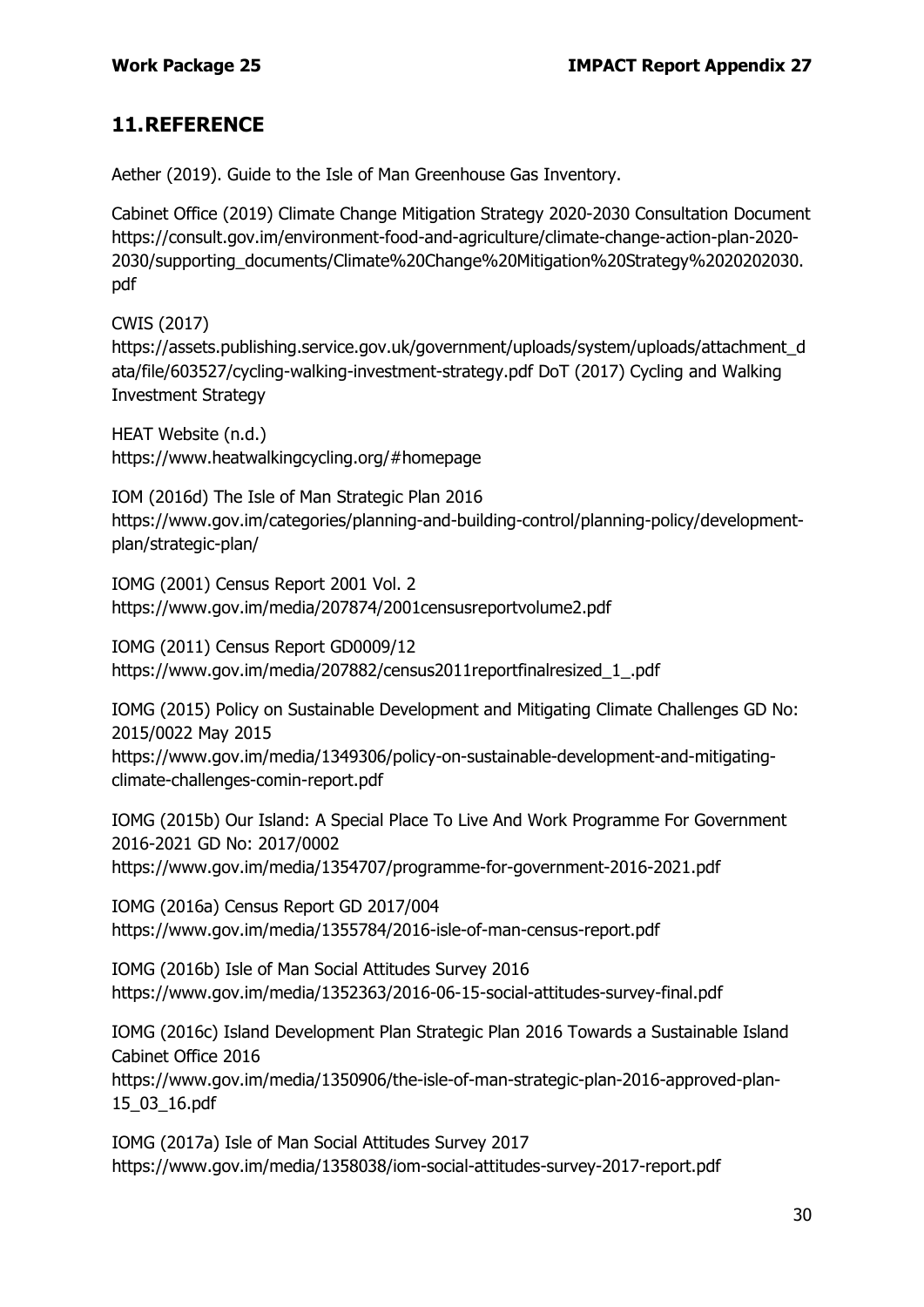IOMG (2017b) Manual for Manx Roads GN-00-019 Rev 1.03 <https://www.gov.im/media/1359885/mfmr-103.pdf>

IOMG (2017c) Encouraging Active Travel On The Isle Of Man Consultation Analysis December 2017 [https://consult.gov.im/infrastructure/encouraging-active](https://consult.gov.im/infrastructure/encouraging-active-travel/supporting_documents/Consultation%20report_Active%20Travel.pdf)[travel/supporting\\_documents/Consultation%20report\\_Active%20Travel.pdf](https://consult.gov.im/infrastructure/encouraging-active-travel/supporting_documents/Consultation%20report_Active%20Travel.pdf)

IOMG (2018a) Isle of Man Social Attitudes Survey 2018 <https://www.gov.im/media/1363577/2018-10-09-social-attitudes-2018-report.pdf>

IOMG (2018b) Public Rights of Way Policy and Strategy 2018-2028 Department of **Infrastructure** <https://www.gov.im/media/1361380/prow-improvement-strategy-v1.pdf>

IOMG (2018c) Active Travel Strategy 2018-2021 GD 0043/18 page 3 [http://www.tynwald.org.im/business/opqp/sittings/Tynwald%2020162018/2018-GD-](http://www.tynwald.org.im/business/opqp/sittings/Tynwald%2020162018/2018-GD-0043.pdf%20Active%20Travel%20Strategy%202018-2021)[0043.pdf Active Travel Strategy 2018-2021](http://www.tynwald.org.im/business/opqp/sittings/Tynwald%2020162018/2018-GD-0043.pdf%20Active%20Travel%20Strategy%202018-2021)

IOMG (2018d) Cycle to Work Scheme [https://www.gov.im/media/1360551/pn-200-18-cycle-to-work-scheme-benefit-in-kind-final-](https://www.gov.im/media/1360551/pn-200-18-cycle-to-work-scheme-benefit-in-kind-final-240118.pdf)[240118.pdf](https://www.gov.im/media/1360551/pn-200-18-cycle-to-work-scheme-benefit-in-kind-final-240118.pdf)

IOMG (2019a) Highways Forward Programme [https://www.gov.im/media/1352050/strategic-maintenance-highways-forward](https://www.gov.im/media/1352050/strategic-maintenance-highways-forward-programmev2.pdf)[programmev2.pdf](https://www.gov.im/media/1352050/strategic-maintenance-highways-forward-programmev2.pdf)

IOMG (2019b) Active Travel Investment Plan [https://www.gov.im/media/1365888/iom-atip-report-march-2019\\_final-whole.pdf](https://www.gov.im/media/1365888/iom-atip-report-march-2019_final-whole.pdf)

IOMG (n.d.) PROW Hierarchy <https://www.gov.im/media/1361381/prow-hierarchy.pdf>

IOMG Website (2019a) Isle of Man Development Plan [https://www.gov.im/categories/planning-and-building-control/planning-policy/development](https://www.gov.im/categories/planning-and-building-control/planning-policy/development-plan/)[plan/](https://www.gov.im/categories/planning-and-building-control/planning-policy/development-plan/)

IOMG Website (2019b) Isle of Man Development Plan, Local Plans [https://www.gov.im/categories/planning-and-building-control/planning-policy/development](https://www.gov.im/categories/planning-and-building-control/planning-policy/development-plan/local-plans/)[plan/local-plans/](https://www.gov.im/categories/planning-and-building-control/planning-policy/development-plan/local-plans/)

Jersey Government (2010) Sustainable Transport Policy [https://www.gov.je/SiteCollectionDocuments/Planning%20and%20building/R%20Sustainabl](https://www.gov.je/SiteCollectionDocuments/Planning%20and%20building/R%20SustainableTransportPolicyAndAppendix100%20RB.pdf) [eTransportPolicyAndAppendix100%20RB.pdf](https://www.gov.je/SiteCollectionDocuments/Planning%20and%20building/R%20SustainableTransportPolicyAndAppendix100%20RB.pdf)

Neves and Brand (2019) 'Assessing the potential for carbon emissions savings from replacing short car trips with waling and cycling using a mixed GPS-travel diary approach', Transportation Research Part A 123 pp.130-146